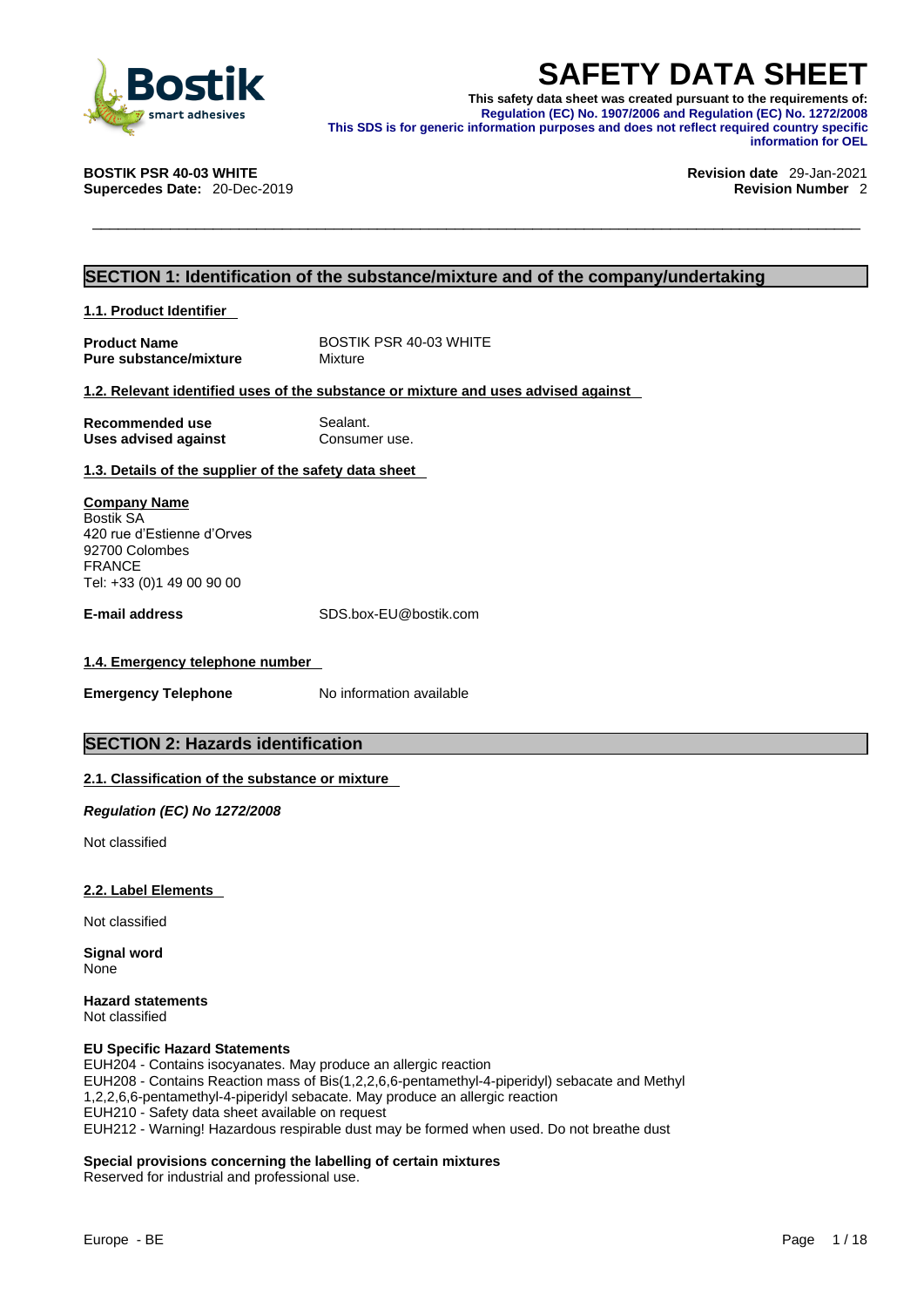### **2.3. Other Hazards**

No information available

### **PBT & vPvB**

This mixture contains no substance considered to be persistent, bioaccumulating or toxic (PBT). This mixture contains no substance considered to be very persistent nor very bioaccumulating (vPvB).

### **SECTION 3: Composition/information on ingredients**

### **3.1 Substances**

Not applicable

### **3.2 Mixtures**

| <b>Chemical name</b>        | EC No.    | <b>CAS No</b> | Weight-%     | <b>Classification</b>  | <b>Specific</b>      | <b>REACH</b>        |  |
|-----------------------------|-----------|---------------|--------------|------------------------|----------------------|---------------------|--|
|                             |           |               |              | according to           | concentration limit  | <b>Registration</b> |  |
|                             |           |               |              | <b>Regulation (EC)</b> | (SCL)                | <b>Number</b>       |  |
|                             |           |               |              | No. 1272/2008          |                      |                     |  |
| Xylene (reaction mass of    | 905-588-0 | RR-45541-4    | $5 - 10$     | [CLP]<br>STOT SE 3     | STOT RE 2 (H373)::   | 01-2119488216-      |  |
| ethylbenzene and            |           |               |              | (H335)                 | $C = 10%$            | 32-xxxx             |  |
| xylene)                     |           |               |              | STOT RE 2              |                      |                     |  |
|                             |           |               |              | (H373)                 |                      |                     |  |
|                             |           |               |              | Asp. Tox. 1            |                      |                     |  |
|                             |           |               |              | (H304)                 |                      |                     |  |
|                             |           |               |              | Skin Irrit. 2          |                      |                     |  |
|                             |           |               |              | (H315)                 |                      |                     |  |
|                             |           |               |              | Eye Irrit. 2           |                      |                     |  |
|                             |           |               |              | (H319)                 |                      |                     |  |
|                             |           |               |              | Acute Tox. 4           |                      |                     |  |
|                             |           |               |              | (H312)                 |                      |                     |  |
|                             |           |               |              | Acute Tox. 4           |                      |                     |  |
|                             |           |               |              | (H332)                 |                      |                     |  |
|                             |           |               |              | Flam Liq. 3            |                      |                     |  |
|                             |           |               |              | (H226)                 |                      |                     |  |
|                             |           |               |              | Aquatic Chronic        |                      |                     |  |
| Titanium dioxide            |           |               | $1 - 5$      | 3 (H412)               |                      |                     |  |
|                             | 236-675-5 | 13463-67-7    |              | Carc. 2 (H351i)        |                      | 01-2119489379-      |  |
| Aromatic Polyisocyanate     |           | 53317-61-6    | $0.1 - 1$    | Eye Irrit. 2           |                      | 17-XXXX             |  |
|                             |           |               |              | (H319)                 |                      | $[7]$               |  |
|                             |           |               |              | Skin Sens. 1           |                      |                     |  |
|                             |           |               |              | (H317)                 |                      |                     |  |
|                             |           |               |              |                        |                      |                     |  |
| Ethyl acetate               | 205-500-4 | 141-78-6      | $0.1 - 1$    | Eye Irrit. 2           |                      | 01-2119475103-      |  |
|                             |           |               |              | (H319)                 |                      | 46-XXXX             |  |
|                             |           |               |              | STOT SE 3              |                      |                     |  |
|                             |           |               |              | (H336)                 |                      |                     |  |
|                             |           |               |              | Flam. Liq. 2           |                      |                     |  |
|                             |           |               |              | (H225)                 |                      |                     |  |
|                             |           |               |              | (EUH066)               |                      |                     |  |
| Reaction mass of            | 915-687-0 | 1065336-91-   | $0.01 - 0.1$ | Skin Sens. 1A          |                      | 01-2119491304-      |  |
| $Bis(1,2,2,6,6$ -pentameth  |           | 5             |              | (H317)                 |                      | 40-XXXX             |  |
| yl-4-piperidyl) sebacate    |           |               |              | Aquatic Acute 1        |                      |                     |  |
| and Methyl                  |           |               |              | (H400)                 |                      |                     |  |
| $1,2,2,6,6$ -pentamethyl-4- |           |               |              | Aquatic Chronic        |                      |                     |  |
| piperidyl sebacate          |           |               |              | 1 (H410)               |                      |                     |  |
| 4,4'-Methylenediphenyl      | 202-966-0 | 101-68-8      | $0.01 - 0.1$ | Acute Tox. 4           | STOT SE 3 :: C>=5%   | 01-2119457014-      |  |
| diisocyanate                |           |               |              | (H332)                 | Skin Irrit. 2: C>=5% | 47-XXXX             |  |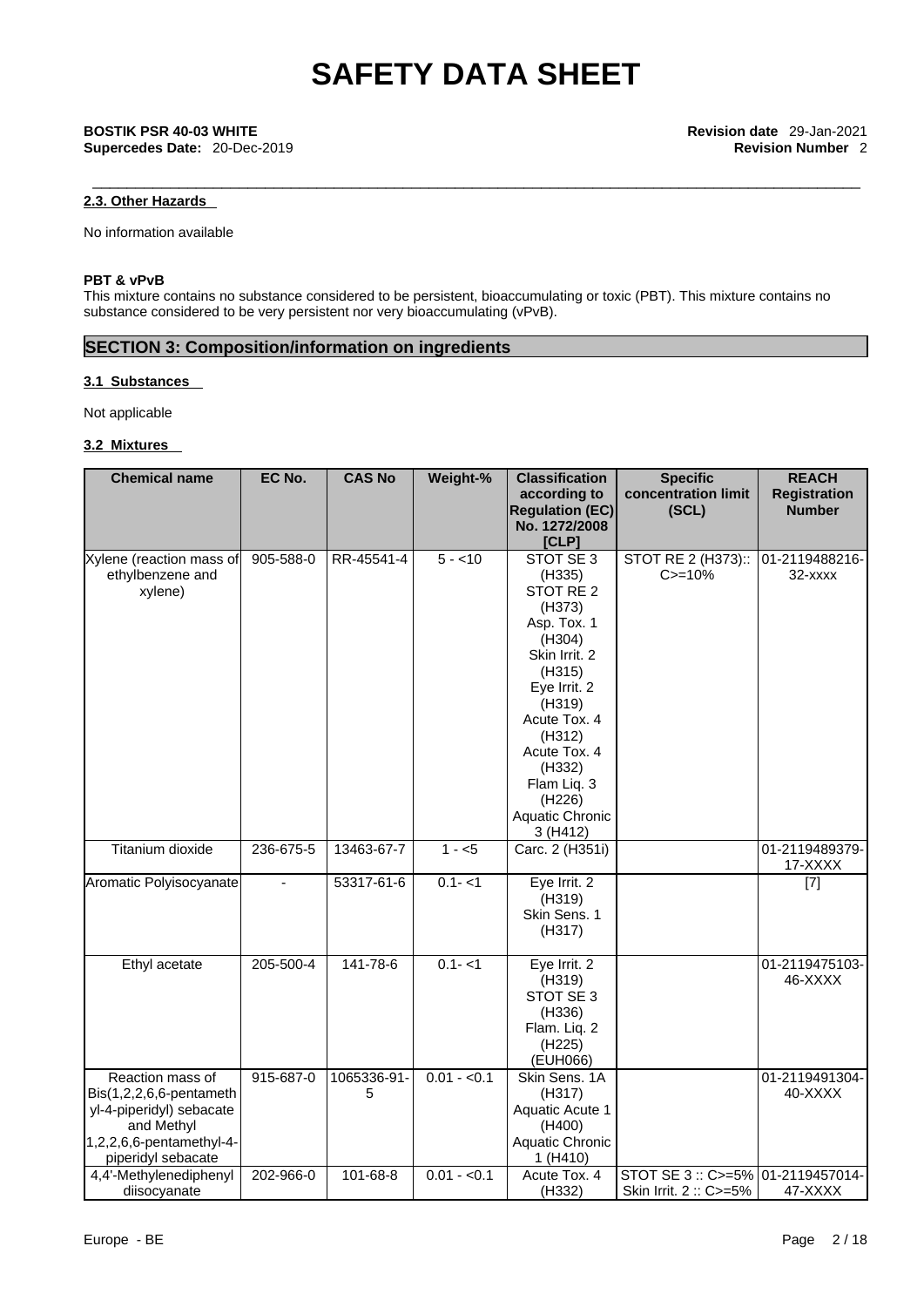## \_\_\_\_\_\_\_\_\_\_\_\_\_\_\_\_\_\_\_\_\_\_\_\_\_\_\_\_\_\_\_\_\_\_\_\_\_\_\_\_\_\_\_\_\_\_\_\_\_\_\_\_\_\_\_\_\_\_\_\_\_\_\_\_\_\_\_\_\_\_\_\_\_\_\_\_\_\_\_\_\_\_\_\_\_\_\_\_\_ **BOSTIK PSR 40-03 WHITE Revision date** 29-Jan-2021 **Supercedes Date:** 20-Dec-2019 **Revision Number** 2

Skin Irrit. 2 Eye Irrit. 2 :: C>=5% (H315) Eye Irrit. 2 (H319) Resp. Sens. 1 (H334) Skin Sens. 1 (H317) Carc. 2 (H351) STOT SE 3 (H335) STOT RE 2 (H373) Resp. Sens. 1::  $C = 0.1%$ Toluene diisocyanate | 247-722-4 | 26471-62-5 | 0.01 - <0.05 | Acute Tox. 1 (H330) Skin Irrit. 2 (H315) Eye Irrit. 2 (H319) Resp. Sens. 1 (H334) Skin Sens. 1 (H317) Carc. 2 (H351) STOT SE 3 (H335) Aquatic Chronic 3 (H412) Resp. Sens. 1 ::  $C = 0.1\%$ 01-2119454791- 34-XXXX Toluene diisocyanate | 247-722-4 | 26471-62-5  $|0.0015 - 0.01|$  Acute Tox. 1 | Resp. Sens. 1 :: (H330) Skin Irrit. 2 (H315) Eye Irrit. 2 (H319) Resp. Sens. 1 (H334) Skin Sens. 1 (H317) Carc. 2 (H351) STOT SE 3 (H335) Aquatic Chronic 3 (H412) Resp. Sens. 1 :: 01-2119454791-  $C = 0.1%$ 34-XXXX

NOTE [7] - No registration number is given for this substance because it is a polymer exempted from registration according to the provisions of Article 2(9) of REACH. All monomers or other substances within the polymer are registered or exempt from registration

### **Full text of H- and EUH-phrases: see section 16**

Substances identified by a number starting "RR-" in the CAS-field are substances for which there is no CAS# used in EU and we use an internal numbering system to track within our SDS software EC# 905-588-0 Related CAS no 1330-20-7

This product does not contain candidate substances of very high concern at a concentration  $>=0.1\%$  (Regulation (EC) No. 1907/2006 (REACH), Article 59)

### **SECTION 4: First aid measures**

**4.1. Description of first aid measures**

**General advice** If medical advice is needed, have product container or label at hand. Show this safety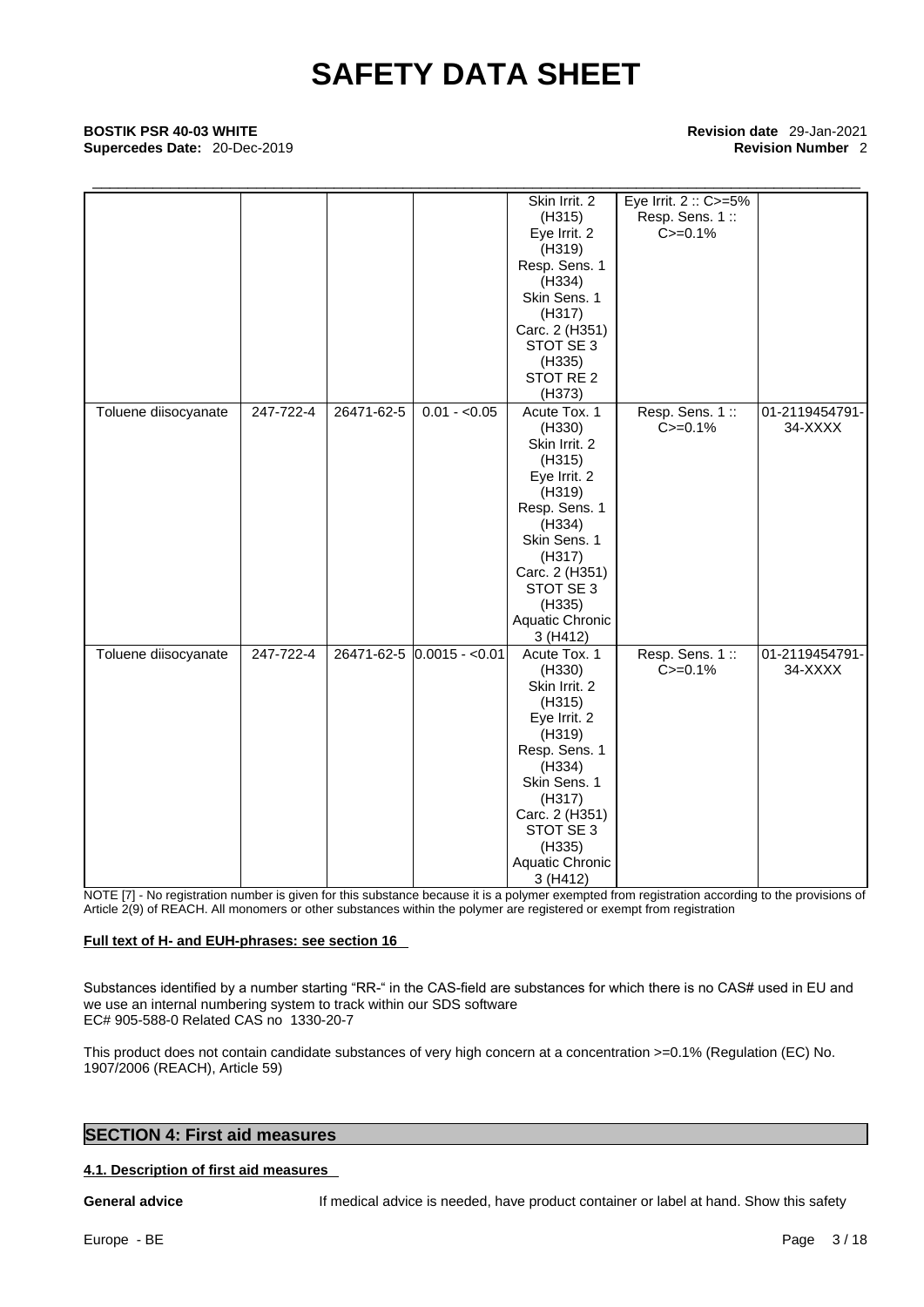|                     | data sheet to the doctor in attendance.                                                                                                  |
|---------------------|------------------------------------------------------------------------------------------------------------------------------------------|
| <b>Inhalation</b>   | Remove to fresh air. IF exposed or concerned: Get medical advice/attention.                                                              |
| Eye contact         | Rinse thoroughly with plenty of water for at least 15 minutes, lifting lower and upper<br>eyelids. Consult a doctor.                     |
| <b>Skin contact</b> | Wash skin with soap and water. In the case of skin irritation or allergic reactions see a<br>doctor.                                     |
| Ingestion           | Clean mouth with water. Do NOT induce vomiting. Drink 1 or 2 glasses of water. Never<br>give anything by mouth to an unconscious person. |
|                     | 4.2. Most important symptoms and effects, both acute and delayed                                                                         |
| <b>Symptoms</b>     | Prolonged contact may cause redness and irritation.                                                                                      |
|                     | 4.3. Indication of any immediate medical attention and special treatment needed                                                          |
| Note to doctors     | Treat symptomatically.                                                                                                                   |

| <b>SECTION 5: Firefighting measures</b>                    |                                                                                                                                       |
|------------------------------------------------------------|---------------------------------------------------------------------------------------------------------------------------------------|
| 5.1. Extinguishing media                                   |                                                                                                                                       |
| Suitable extinguishing media                               | Use extinguishing measures that are appropriate to local circumstances and the<br>surrounding environment.                            |
| Unsuitable extinguishing media                             | Full water jet. Do not scatter spilled material with high pressure water streams.                                                     |
| 5.2. Special hazards arising from the substance or mixture |                                                                                                                                       |
| chemical                                                   | Specific hazards arising from the Thermal decomposition can lead to release of toxic and corrosive gases/vapours.                     |
| <b>Hazardous combustion products</b>                       | Carbon monoxide. Carbon dioxide (CO2). Hydrocarbons. Nitrogen oxides (NOx).<br>Aldehydes. Hydrochloric acid. Sulphur oxides.          |
| 5.3. Advice for firefighters                               |                                                                                                                                       |
| Special protective equipment for<br>fire-fighters          | Firefighters should wear self-contained breathing apparatus and full firefighting turnout<br>gear. Use personal protection equipment. |

### **SECTION 6: Accidental release measures**

### **6.1. Personal precautions, protective equipment and emergency procedures**

| <b>Personal precautions</b>                               | Ensure adequate ventilation. Avoid contact with skin, eyes or clothing.                                                                                     |
|-----------------------------------------------------------|-------------------------------------------------------------------------------------------------------------------------------------------------------------|
| <b>Other information</b>                                  | Ventilate the area. Prevent further leakage or spillage if safe to do so.                                                                                   |
| For emergency responders                                  | Use personal protection recommended in Section 8.                                                                                                           |
| 6.2. Environmental precautions                            |                                                                                                                                                             |
| <b>Environmental precautions</b>                          | Do not flush into surface water or sanitary sewer system. Do not allow to enter into<br>soil/subsoil. See Section 12 for additional Ecological Information. |
| 6.3. Methods and material for containment and cleaning up |                                                                                                                                                             |
| <b>Methods for containment</b>                            | Do not scatter spilled material with high pressure water streams.                                                                                           |
|                                                           |                                                                                                                                                             |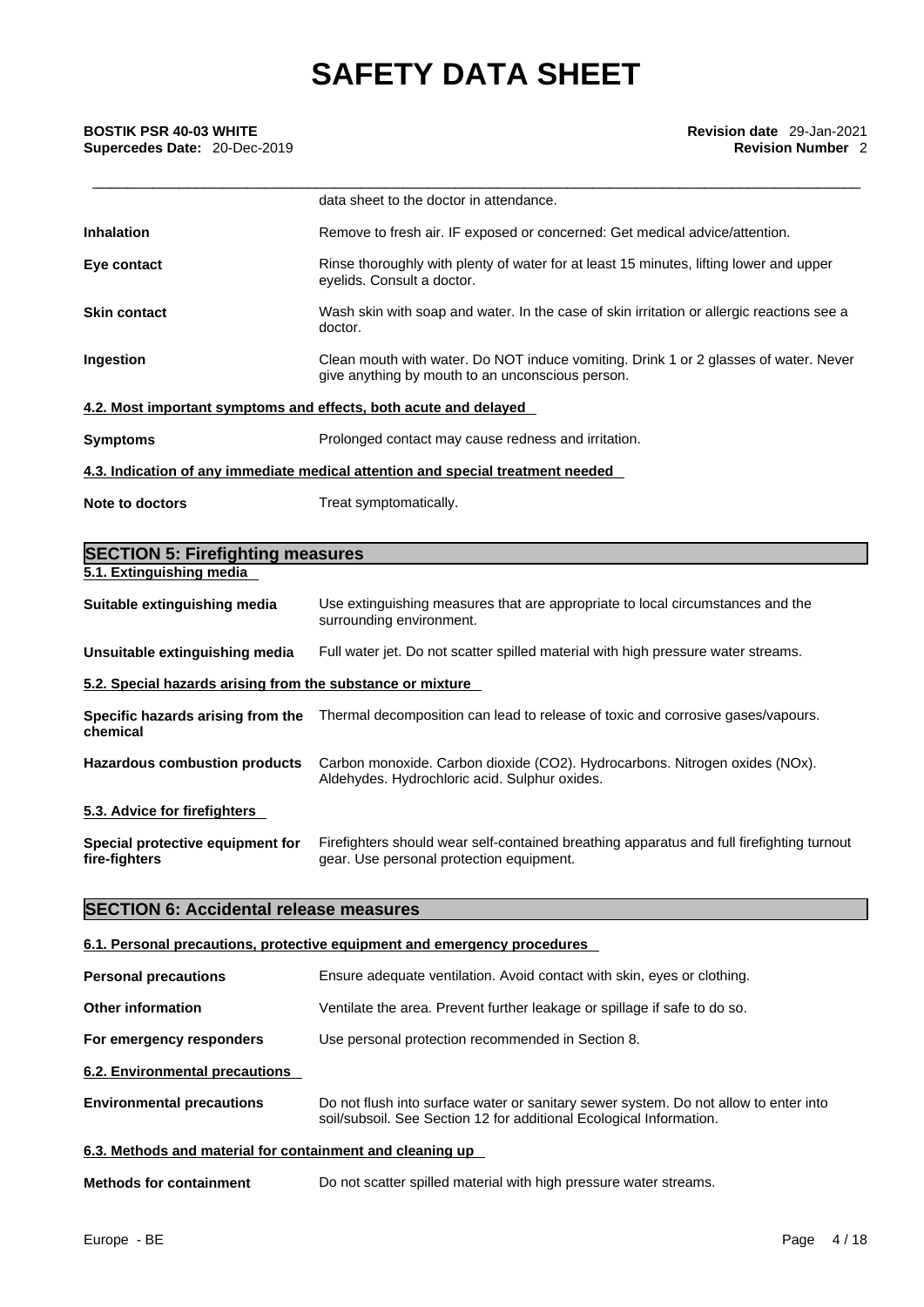| BOSTIK PSR 40-03 WHITE |  |
|------------------------|--|
|                        |  |

| <b>BOSTIK PSR 40-03 WHITE</b><br>Supercedes Date: 20-Dec-2019     | Revision date 29-Jan-2021<br><b>Revision Number 2</b>                                                                                                                                                                         |
|-------------------------------------------------------------------|-------------------------------------------------------------------------------------------------------------------------------------------------------------------------------------------------------------------------------|
| Methods for cleaning up                                           | Take up mechanically, placing in appropriate containers for disposal.                                                                                                                                                         |
| 6.4. Reference to other sections                                  |                                                                                                                                                                                                                               |
| Reference to other sections                                       | See section 8 for more information. See section 13 for more information.                                                                                                                                                      |
| <b>SECTION 7: Handling and storage</b>                            |                                                                                                                                                                                                                               |
| 7.1. Precautions for safe handling                                |                                                                                                                                                                                                                               |
| Advice on safe handling                                           | Ensure adequate ventilation. Use personal protective equipment as required. Avoid<br>contact with skin, eyes or clothing.                                                                                                     |
| <b>General hygiene considerations</b>                             | Handle in accordance with good industrial hygiene and safety practice. Do not eat, drink<br>or smoke when using this product. Wash thoroughly after handling. Take off all<br>contaminated clothing and wash it before reuse. |
| 7.2. Conditions for safe storage, including any incompatibilities |                                                                                                                                                                                                                               |
| <b>Storage Conditions</b>                                         | Protect from moisture.                                                                                                                                                                                                        |
| 7.3. Specific end use(s)                                          |                                                                                                                                                                                                                               |
| <b>Specific Use(s)</b><br>Sealant.                                |                                                                                                                                                                                                                               |
|                                                                   | Risk Management Methods (RMM) The information required is contained in this Safety Data Sheet.                                                                                                                                |
| <b>Other information</b>                                          | Observe technical data sheet.                                                                                                                                                                                                 |

### **SECTION 8: Exposure controls/personal protection**

### **8.1. Control parameters**

### **Exposure Limits**

### **Only European Community Occupational Exposure Limits will be shown in this document. Please refer to regional SDS for further information.**

| <b>Chemical name</b>                              | <b>European Union</b>      |
|---------------------------------------------------|----------------------------|
| Xylene (reaction mass of ethylbenzene and xylene) | TWA: 50 ppm                |
| RR-45541-4                                        | TWA: 221 mg/m <sup>3</sup> |
|                                                   | STEL: 100 ppm              |
|                                                   | STEL: $442 \text{ mg/m}^3$ |
|                                                   | $\mathbf{C}^*$             |

### **Derived No Effect Level (DNEL)** No information available

| <b>Derived No Effect Level (DNEL)</b><br>Xylene (reaction mass of ethylbenzene and xylene) (RR-45541-4) |            |                         |  |  |  |
|---------------------------------------------------------------------------------------------------------|------------|-------------------------|--|--|--|
|                                                                                                         |            |                         |  |  |  |
| worker<br>Long term<br>Systemic health effects                                                          | Inhalation | $221 \text{ mg/m}^3$    |  |  |  |
| worker<br>Long term<br>Local health effects                                                             | Inhalation | $221 \text{ mg/m}^3$    |  |  |  |
| worker<br><b>Short term</b>                                                                             | Inhalation | $442$ mg/m <sup>3</sup> |  |  |  |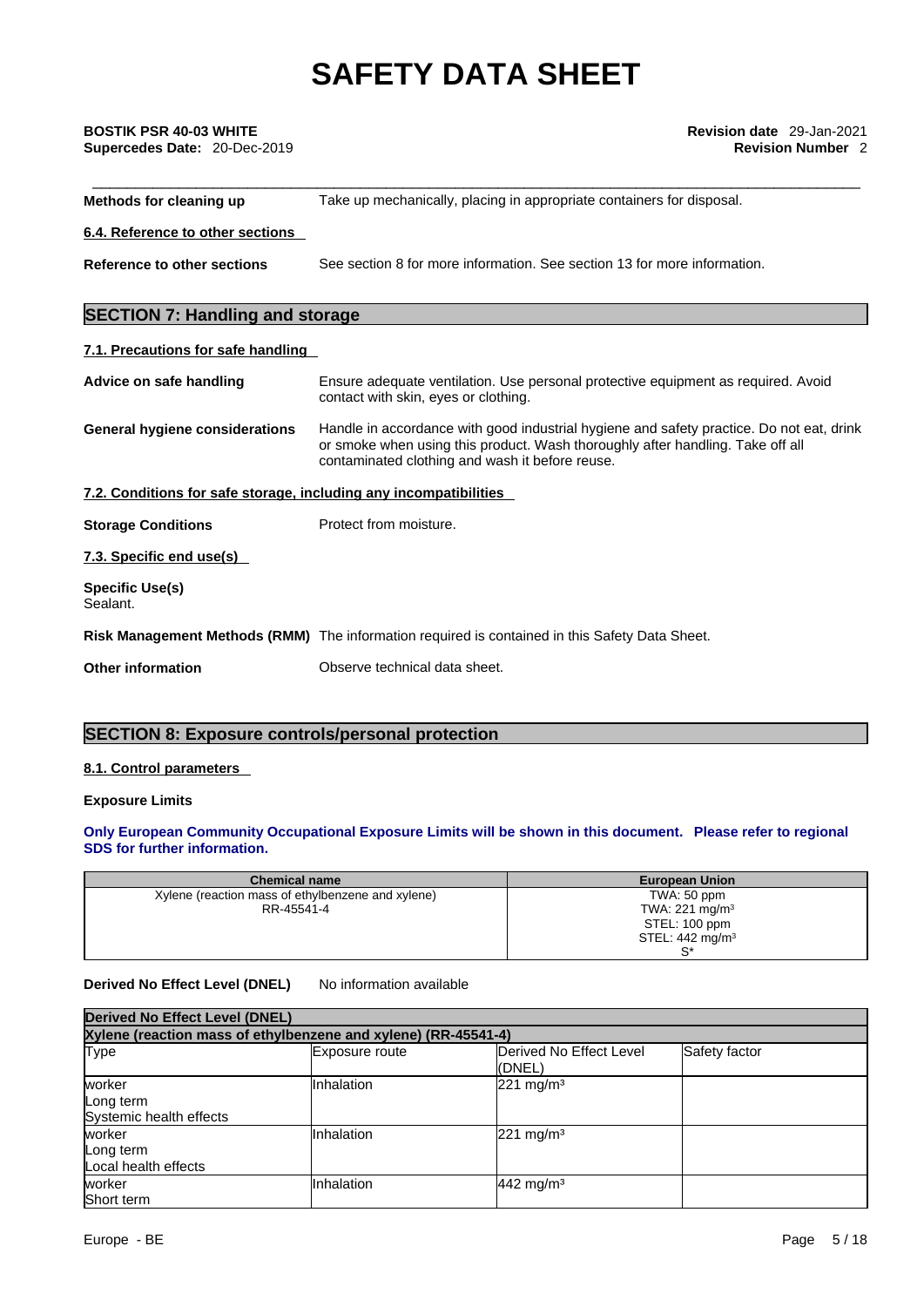## \_\_\_\_\_\_\_\_\_\_\_\_\_\_\_\_\_\_\_\_\_\_\_\_\_\_\_\_\_\_\_\_\_\_\_\_\_\_\_\_\_\_\_\_\_\_\_\_\_\_\_\_\_\_\_\_\_\_\_\_\_\_\_\_\_\_\_\_\_\_\_\_\_\_\_\_\_\_\_\_\_\_\_\_\_\_\_\_\_ **BOSTIK PSR 40-03 WHITE Revision date** 29-Jan-2021

| Local health effects    |         |                |  |
|-------------------------|---------|----------------|--|
| worker                  | IDermal | 212 mg/kg bw/d |  |
| Long term               |         |                |  |
| Systemic health effects |         |                |  |

| Titanium dioxide (13463-67-7) |                |                         |               |
|-------------------------------|----------------|-------------------------|---------------|
| <b>Type</b>                   | Exposure route | Derived No Effect Level | Safety factor |
|                               |                | (DNEL)                  |               |
| worker                        | IInhalation    | $10 \text{ mg/m}^3$     |               |
| Long term                     |                |                         |               |
| Local health effects          |                |                         |               |

| <b>Ethyl acetate (141-78-6)</b>                 |                |                                   |               |  |
|-------------------------------------------------|----------------|-----------------------------------|---------------|--|
| Type                                            | Exposure route | Derived No Effect Level<br>(DNEL) | Safety factor |  |
| worker<br>Long term<br>Systemic health effects  | Dermal         | 63 mg/kg bw/d                     |               |  |
| worker<br>Short term<br>Systemic health effects | Inhalation     | 1468 mg/m <sup>3</sup>            |               |  |
| worker<br>Long term<br>Local health effects     | Inhalation     | $734$ mg/m <sup>3</sup>           |               |  |
| worker<br>Short term<br>Local health effects    | Inhalation     | 1468 mg/m <sup>3</sup>            |               |  |
| worker<br>Long term<br>Systemic health effects  | Inhalation     | 734 mg/m <sup>3</sup>             |               |  |

| sebacate (1065336-91-5)                         |                       | Reaction mass of Bis(1,2,2,6,6-pentamethyl-4-piperidyl) sebacate and Methyl 1,2,2,6,6-pentamethyl-4-piperidyl |               |  |  |
|-------------------------------------------------|-----------------------|---------------------------------------------------------------------------------------------------------------|---------------|--|--|
| 4,4'-Methylenediphenyl diisocyanate (101-68-8)  |                       |                                                                                                               |               |  |  |
| Type                                            | <b>Exposure route</b> | lDerived No Effect Level<br>(DNEL)                                                                            | Safety factor |  |  |
| worker<br>Short term<br>Systemic health effects | Dermal                | 50 mg/kg bw/d                                                                                                 |               |  |  |
| worker<br>Short term<br>Systemic health effects | Inhalation            | $0.1$ mg/m <sup>3</sup>                                                                                       |               |  |  |
| worker<br>Short term<br>Local health effects    | Dermal                | 28700 µg/cm <sup>2</sup>                                                                                      |               |  |  |
| worker<br>Short term<br>Local health effects    | <b>Inhalation</b>     | $0.1 \text{ mg/m}^3$                                                                                          |               |  |  |
| worker<br>Long term<br>Systemic health effects  | Inhalation            | $0.05$ mg/m <sup>3</sup>                                                                                      |               |  |  |
| worker<br>Long term<br>Local health effects     | Inhalation            | $0.05$ mg/m <sup>3</sup>                                                                                      |               |  |  |

| Toluene diisocyanate (26471-62-5) |                |                                   |               |
|-----------------------------------|----------------|-----------------------------------|---------------|
| Type                              | Exposure route | Derived No Effect Level<br>(DNEL) | Safety factor |
| worker                            | Inhalation     | $0.035$ mg/m <sup>3</sup>         |               |
| Long term                         |                |                                   |               |
| Systemic health effects           |                |                                   |               |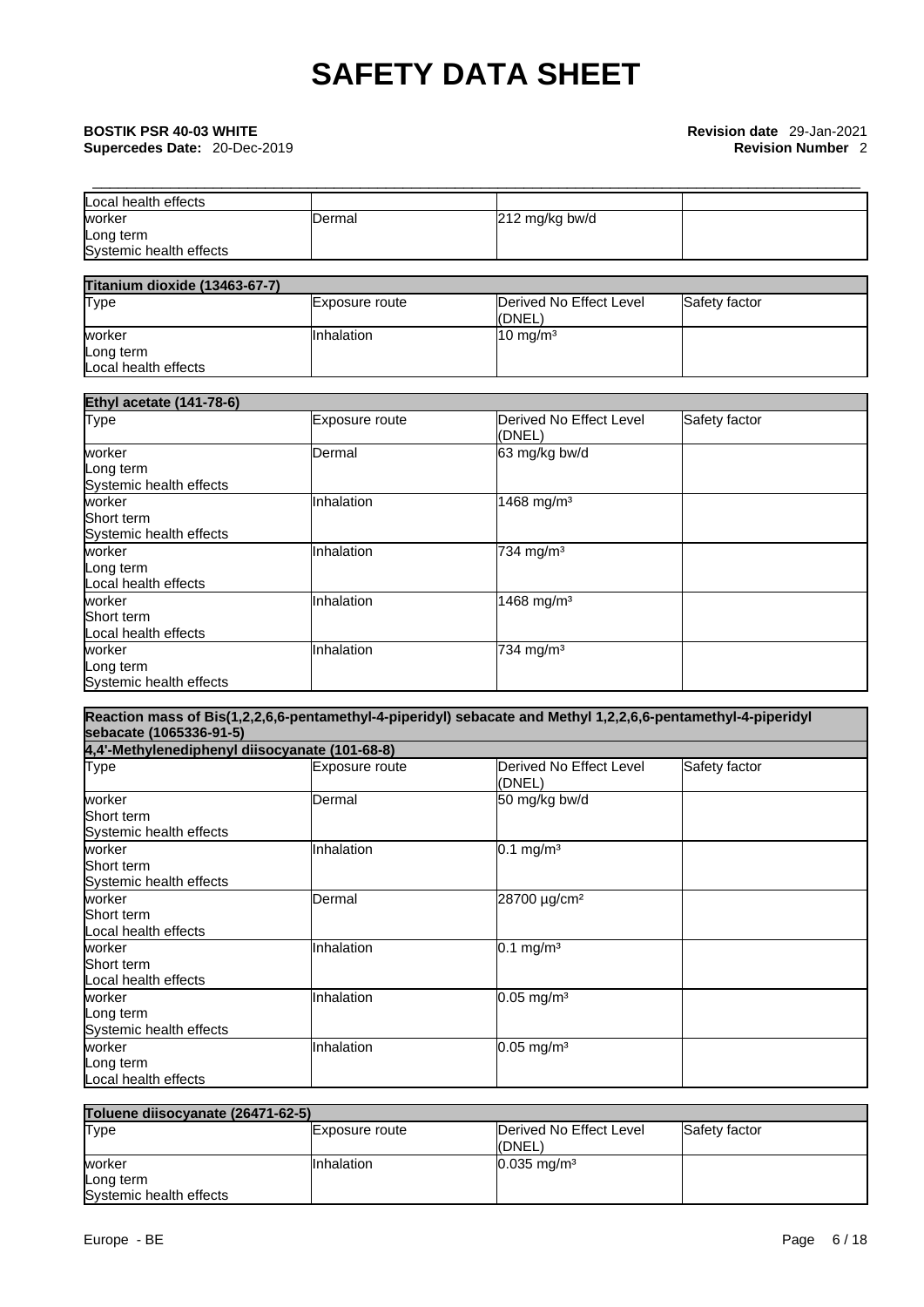| worker                  | Inhalation | $0.14$ mg/m <sup>3</sup>  |  |
|-------------------------|------------|---------------------------|--|
| Short term              |            |                           |  |
| Systemic health effects |            |                           |  |
| worker                  | Inhalation | $0.035$ mg/m <sup>3</sup> |  |
| Long term               |            |                           |  |
| Local health effects    |            |                           |  |
| worker                  | Inhalation | $0.14$ mg/m <sup>3</sup>  |  |
| Short term              |            |                           |  |
| Local health effects    |            |                           |  |

| Toluene diisocyanate (26471-62-5)               |                |                                   |               |
|-------------------------------------------------|----------------|-----------------------------------|---------------|
| <b>Type</b>                                     | Exposure route | Derived No Effect Level<br>(DNEL) | Safety factor |
| worker<br>Long term<br>Systemic health effects  | Inhalation     | $0.035$ mg/m <sup>3</sup>         |               |
| worker<br>Short term<br>Systemic health effects | Inhalation     | $0.14$ mg/m <sup>3</sup>          |               |
| worker<br>Long term<br>Local health effects     | Inhalation     | $0.035$ mg/m <sup>3</sup>         |               |
| worker<br>Short term<br>Local health effects    | Inhalation     | $0.14$ mg/m <sup>3</sup>          |               |

| <b>Derived No Effect Level (DNEL)</b>                          |                |                                   |               |
|----------------------------------------------------------------|----------------|-----------------------------------|---------------|
| Xylene (reaction mass of ethylbenzene and xylene) (RR-45541-4) |                |                                   |               |
| <b>Type</b>                                                    | Exposure route | Derived No Effect Level<br>(DNEL) | Safety factor |
| Consumer<br>Long term<br>Systemic health effects               | Inhalation     | 65.3 mg/m <sup>3</sup>            |               |
| Consumer<br>Short term<br>Systemic health effects              | Inhalation     | 260 mg/m <sup>3</sup>             |               |
| Consumer<br>Long term<br>Local health effects                  | Inhalation     | 65.3 mg/m <sup>3</sup>            |               |
| Consumer<br>Short term<br>Local health effects                 | Inhalation     | 260 mg/m <sup>3</sup>             |               |
| Consumer<br>Long term<br>Systemic health effects               | Dermal         | 125 mg/kg bw/d                    |               |
| Consumer<br>Long term<br>Systemic health effects               | Oral           | 12.5 mg/kg bw/d                   |               |

| <b>Titanium dioxide (13463-67-7)</b> |                |                         |               |
|--------------------------------------|----------------|-------------------------|---------------|
| <b>Type</b>                          | Exposure route | Derived No Effect Level | Safety factor |
|                                      |                | l(DNEL)                 |               |
| Consumer                             | <b>Oral</b>    | 700 mg/kg bw/d          |               |
| Long term                            |                |                         |               |
| Systemic health effects              |                |                         |               |

### **Ethyl acetate (141-78-6)** Type **Exposure route** Derived No Effect Level (DNEL) Safety factor Consumer **Consumer Oral Consumer Consumer A.5 mg/kg bw/d**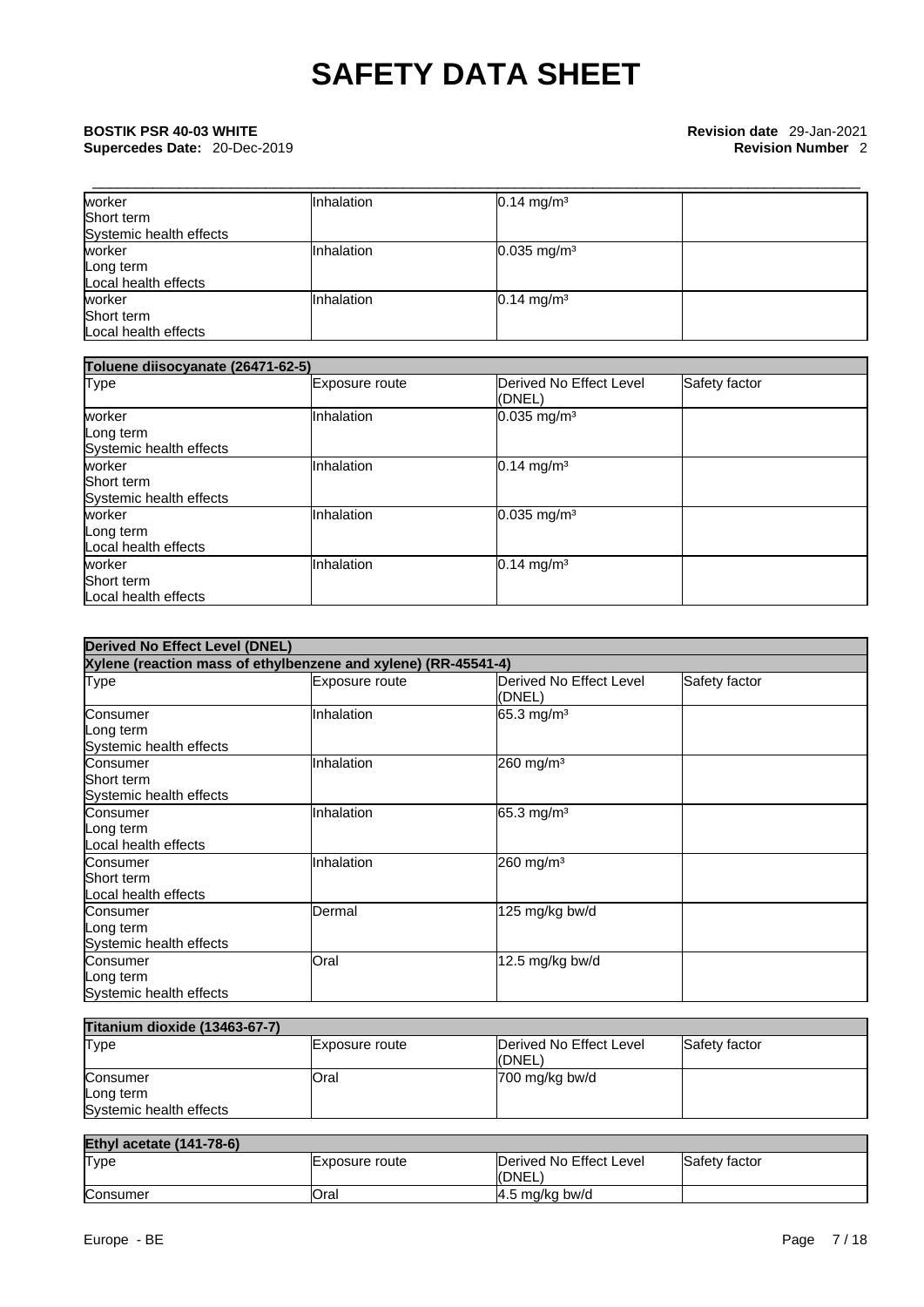**Supercedes Date: 20-Dec-2019** 

| Long term<br>Systemic health effects              |                |                       |  |
|---------------------------------------------------|----------------|-----------------------|--|
| Consumer<br>Long term<br>Systemic health effects  | <b>IDermal</b> | 37 mg/kg bw/d         |  |
| Consumer<br>Short term<br>Systemic health effects | Inhalation     | 734 mg/m <sup>3</sup> |  |
| Consumer<br>Long term<br>Local health effects     | Inhalation     | 367 mg/m <sup>3</sup> |  |
| Consumer<br>Short term<br>Local health effects    | Inhalation     | 734 mg/m <sup>3</sup> |  |
| Consumer<br>Long term<br>Systemic health effects  | Inhalation     | 367 mg/m <sup>3</sup> |  |

| 4,4'-Methylenediphenyl diisocyanate (101-68-8)    |                |                                   |               |
|---------------------------------------------------|----------------|-----------------------------------|---------------|
| Type                                              | Exposure route | Derived No Effect Level<br>(DNEL) | Safety factor |
| Consumer                                          | Dermal         | 25 mg/kg bw/d                     |               |
| Short term<br>Systemic health effects             |                |                                   |               |
| Consumer<br>Short term<br>Systemic health effects | Inhalation     | $0.05$ mg/m <sup>3</sup>          |               |
| Consumer<br>Short term<br>Systemic health effects | Oral           | 20 mg/kg bw/d                     |               |
| Consumer<br>Short term<br>Local health effects    | Dermal         | 17200 µg/cm <sup>2</sup>          |               |
| Consumer<br>Short term<br>Local health effects    | Inhalation     | $0.05$ mg/m <sup>3</sup>          |               |
| Consumer<br>Long term<br>Systemic health effects  | Inhalation     | $0.025$ mg/m <sup>3</sup>         |               |
| Consumer<br>Long term<br>Local health effects     | Inhalation     | $0.025$ mg/m <sup>3</sup>         |               |

### **Predicted No Effect Concentration (PNEC)**  No information available.

| <b>Predicted No Effect Concentration (PNEC)</b><br>Xylene (reaction mass of ethylbenzene and xylene) (RR-45541-4) |                        |  |
|-------------------------------------------------------------------------------------------------------------------|------------------------|--|
|                                                                                                                   |                        |  |
| Freshwater                                                                                                        | $0.327$ mg/l           |  |
| Marine water                                                                                                      | $0.327$ mg/l           |  |
| Microorganisms in sewage treatment                                                                                | $6.58$ mg/l            |  |
| Freshwater sediment                                                                                               | 12.46 mg/kg dry weight |  |
| Soil                                                                                                              | 2.31 mg/kg dry weight  |  |

### **Titanium dioxide (13463-67-7)**

| $\blacksquare$                                                               |                     |
|------------------------------------------------------------------------------|---------------------|
| Environmental compartment<br><b>Predicted No Effect Concentration (PNEC)</b> |                     |
| Marine water                                                                 | $0.0184 \text{ ma}$ |
| Freshwater sediment                                                          | 1000 mg/kg          |
| Freshwater                                                                   | $0.184$ ma/l        |
| Marine sediment                                                              | $100 \text{ mg/kg}$ |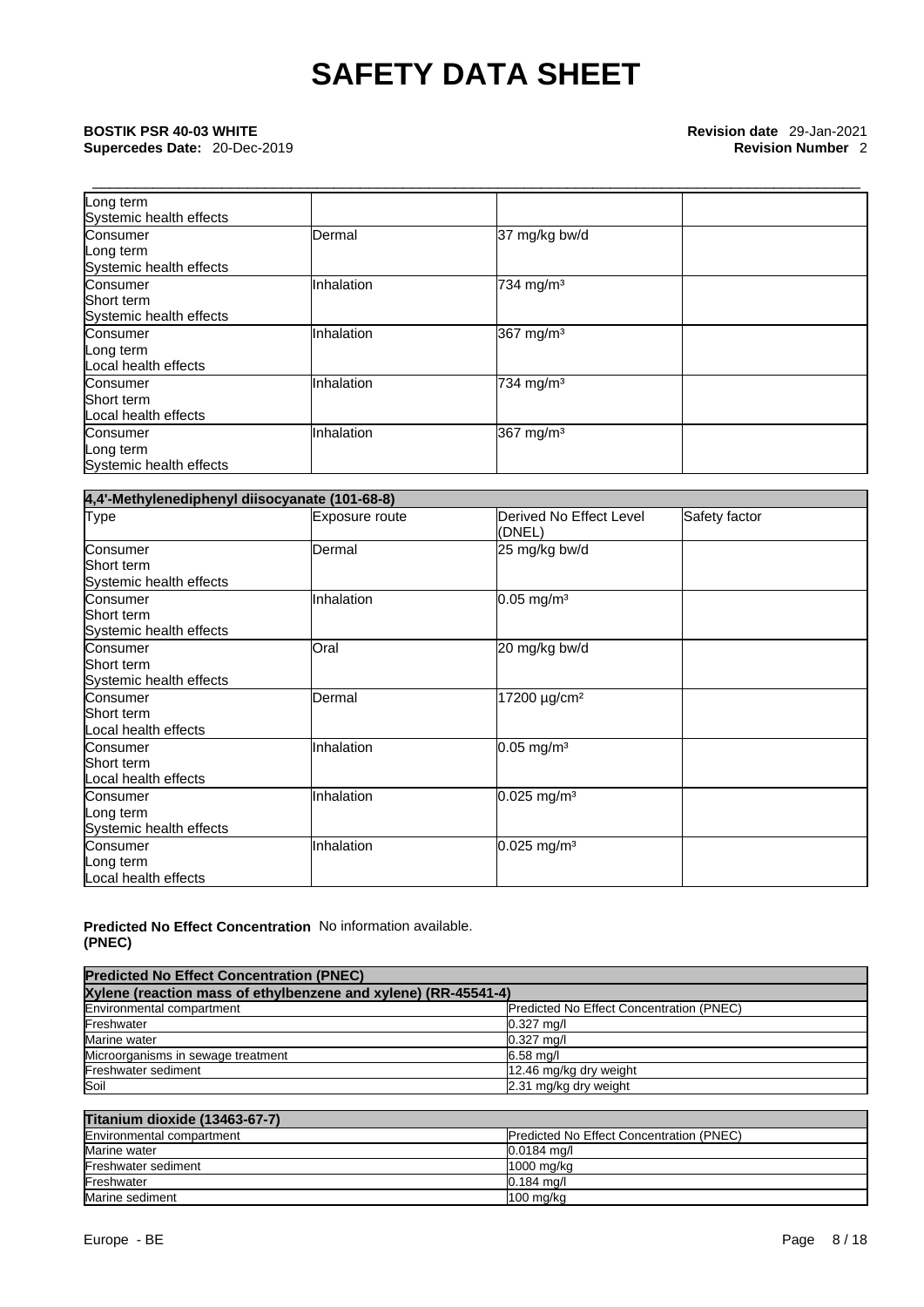| Soil                                                  | 100 ma/ka   |
|-------------------------------------------------------|-------------|
| <b>Microord</b><br>raanisms in<br>sewage<br>treatment | 100 ma/l    |
| Freshwater<br>intermittent                            | $0.193$ mg/ |

| <b>Ethyl acetate (141-78-6)</b>    |                                                 |
|------------------------------------|-------------------------------------------------|
| Environmental compartment          | <b>Predicted No Effect Concentration (PNEC)</b> |
| Freshwater                         | $0.26$ mg/                                      |
| Marine water                       | $0.026$ mg/l                                    |
| Freshwater sediment                | $1.25$ mg/kg                                    |
| Marine sediment                    | $0.125$ mg/kg                                   |
| Soil                               | $0.24$ mg/kg                                    |
| Microorganisms in sewage treatment | 650 mg/l                                        |

| 4,4'-Methylenediphenyl diisocyanate (101-68-8) |                                                 |
|------------------------------------------------|-------------------------------------------------|
| Environmental compartment                      | <b>Predicted No Effect Concentration (PNEC)</b> |
| Freshwater                                     | mg/l                                            |
| Marine water                                   | $0.1$ ma/                                       |
| Soil                                           | 1 mg/kg dry weight                              |
| Sewage treatment plant                         | ma/l                                            |
| Freshwater - intermittent                      | $10$ mg/l                                       |

| Toluene diisocyanate (26471-62-5)  |                                                 |
|------------------------------------|-------------------------------------------------|
| Environmental compartment          | <b>Predicted No Effect Concentration (PNEC)</b> |
| Freshwater                         | $0.013$ ma/l                                    |
| Marine water                       | $0.00125$ ma/l                                  |
| Microorganisms in sewage treatment | $>1$ ma/l                                       |
| Soil                               | >1 mg/kg dry weight                             |

| Toluene diisocyanate (26471-62-5)  |                                                 |  |  |
|------------------------------------|-------------------------------------------------|--|--|
| Environmental compartment          | <b>Predicted No Effect Concentration (PNEC)</b> |  |  |
| Freshwater                         | $0.013 \text{ ma/l}$                            |  |  |
| Marine water                       | $0.00125$ ma/l                                  |  |  |
| Microorganisms in sewage treatment | $>1$ ma/l                                       |  |  |
| Soil                               | >1 mg/kg dry weight                             |  |  |

### **8.2. Exposure controls**

**Engineering controls** Ensure adequate ventilation, especially in confined areas.

### **Personal Protective Equipment**

| <b>Eye/face protection</b>      | Wear safety glasses with side shields (or goggles). Eye protection must conform to    |
|---------------------------------|---------------------------------------------------------------------------------------|
|                                 | standard EN 166.                                                                      |
| <b>Hand protection</b>          | Nitrile rubber. Butyl rubber. Glove thickness > 0.4 mm. The breakthrough time of the  |
|                                 | gloves depends on the material and the thickness as well as the temperature. The      |
|                                 | breakthrough time for the mentioned glove material is in general greater than 60 min. |
|                                 | Gloves must conform to standard EN 374                                                |
| Skin and body protection        | None under normal use conditions.                                                     |
| <b>Respiratory protection</b>   | In case of insufficient ventilation, wear suitable respiratory equipment.             |
| <b>Recommended filter type:</b> | Wear a respirator conforming to EN 140 with Type A/P2 filter or better. Organic gases |
|                                 | and vapours filter conforming to EN 14387.                                            |
|                                 |                                                                                       |

**Environmental exposure controls** Do not allow uncontrolled discharge of product into the environment.

### **SECTION 9: Physical and chemical properties**

### **9.1. Information on basic physical and chemical properties**

| <b>Physical state</b>  | Solid                    |
|------------------------|--------------------------|
| Appearance             | Paste                    |
| Colour                 | White                    |
| Odour                  | Characteristic           |
| <b>Odour threshold</b> | No information available |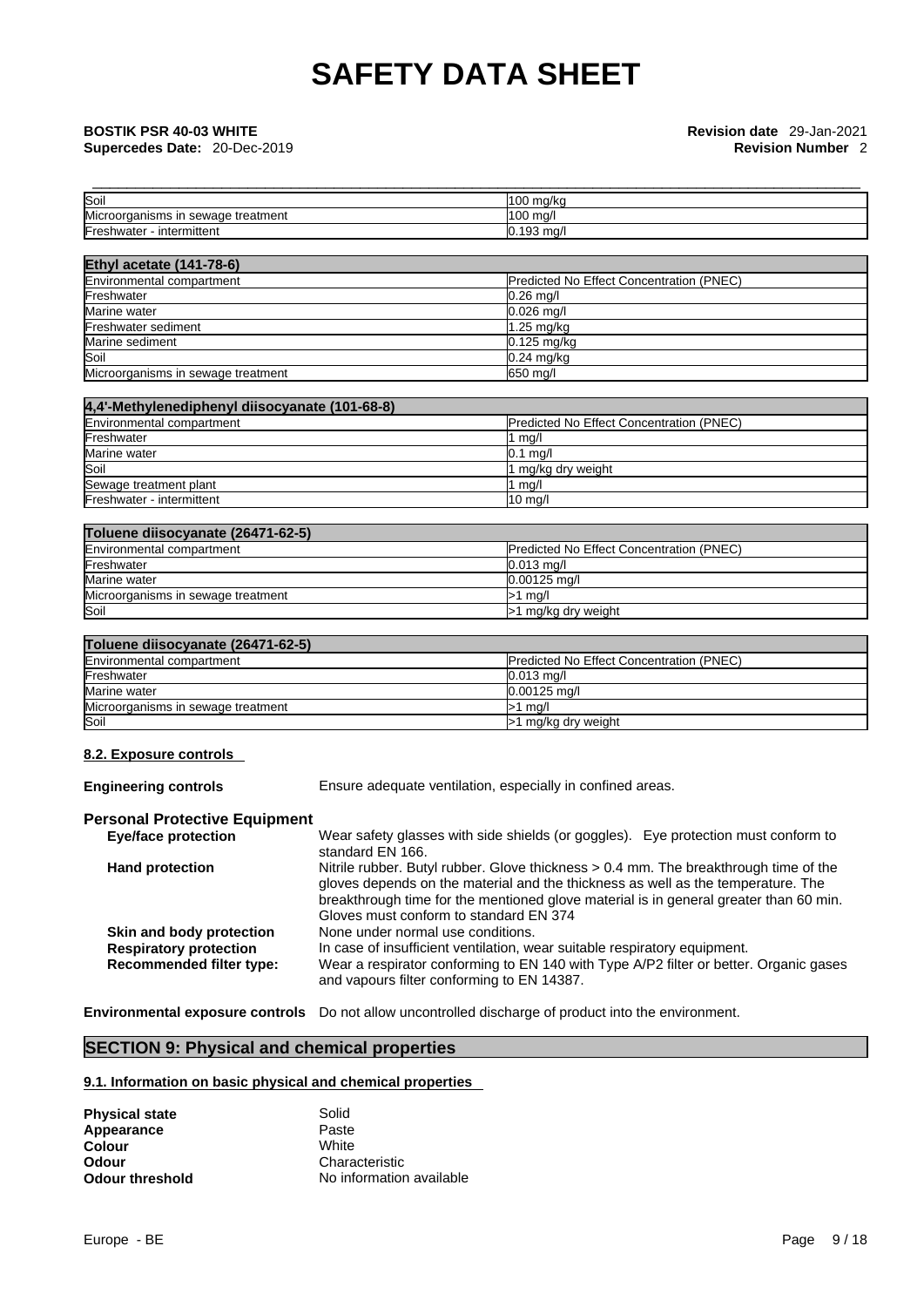| <b>BOSTIK PSR 40-03 WHITE</b><br>Supercedes Date: 20-Dec-2019      |                                                                                |                  | <b>Revision date</b> 29-Jan-2021<br><b>Revision Number 2</b> |
|--------------------------------------------------------------------|--------------------------------------------------------------------------------|------------------|--------------------------------------------------------------|
| <b>Property</b>                                                    | <b>Values</b>                                                                  | Remarks • Method |                                                              |
| рH                                                                 | Not applicable.                                                                |                  |                                                              |
| Melting point / freezing point                                     | No data available                                                              |                  |                                                              |
| Boiling point / boiling range                                      | No data available                                                              |                  |                                                              |
| <b>Flash point</b>                                                 | > 61 °C                                                                        |                  |                                                              |
| <b>Evaporation rate</b>                                            | No data available                                                              |                  |                                                              |
| Flammability (solid, gas)                                          |                                                                                |                  |                                                              |
| <b>Flammability Limit in Air</b>                                   |                                                                                |                  |                                                              |
| Upper flammability or explosive No data available<br><b>limits</b> |                                                                                |                  |                                                              |
| Lower flammability or explosive No data available<br>limits        |                                                                                |                  |                                                              |
| Vapour pressure                                                    | No data available                                                              |                  |                                                              |
| <b>Relative vapour density</b>                                     | No data available                                                              |                  |                                                              |
| <b>Relative density</b>                                            | No data available                                                              |                  |                                                              |
| <b>Water solubility</b>                                            | Insoluble in water                                                             |                  |                                                              |
| Solubility(ies)                                                    | No data available                                                              |                  |                                                              |
| <b>Partition coefficient</b>                                       | No data available                                                              |                  |                                                              |
| <b>Autoignition temperature</b>                                    | No data available                                                              |                  |                                                              |
| <b>Decomposition temperature</b>                                   | No data available                                                              |                  |                                                              |
| <b>Kinematic viscosity</b>                                         | No data available                                                              |                  |                                                              |
| <b>Dynamic viscosity</b>                                           | 600000 mPa s                                                                   | @ 20 °C          |                                                              |
| <b>Explosive properties</b><br><b>Oxidising properties</b>         | No data available<br>No data available                                         |                  |                                                              |
| 9.2. Other information                                             |                                                                                |                  |                                                              |
| Solid content (%)                                                  | No information available                                                       |                  |                                                              |
| <b>VOC Content (%)</b>                                             | No information available                                                       |                  |                                                              |
| <b>Density</b>                                                     | 1.23 $g/cm3$                                                                   |                  |                                                              |
| <b>SECTION 10: Stability and reactivity</b>                        |                                                                                |                  |                                                              |
| 10.1. Reactivity                                                   |                                                                                |                  |                                                              |
| <b>Reactivity</b>                                                  | No information available.                                                      |                  |                                                              |
| 10.2. Chemical stability                                           |                                                                                |                  |                                                              |
| <b>Stability</b>                                                   | Stable under normal conditions.                                                |                  |                                                              |
| <b>Explosion data</b><br>Sensitivity to mechanical                 | None.                                                                          |                  |                                                              |
| impact<br>Sensitivity to static discharge                          | None.                                                                          |                  |                                                              |
|                                                                    |                                                                                |                  |                                                              |
| 10.3. Possibility of hazardous reactions                           |                                                                                |                  |                                                              |
| Possibility of hazardous reactions None under normal processing.   |                                                                                |                  |                                                              |
| 10.4. Conditions to avoid                                          |                                                                                |                  |                                                              |
| <b>Conditions to avoid</b>                                         | Protect from moisture. Product cures with moisture.                            |                  |                                                              |
| 10.5. Incompatible materials                                       |                                                                                |                  |                                                              |
| Incompatible materials                                             | None known based on information supplied.                                      |                  |                                                              |
| 10.6. Hazardous decomposition products                             |                                                                                |                  |                                                              |
| <b>Hazardous decomposition</b>                                     | None under normal use conditions. Stable under recommended storage conditions. |                  |                                                              |
|                                                                    |                                                                                |                  |                                                              |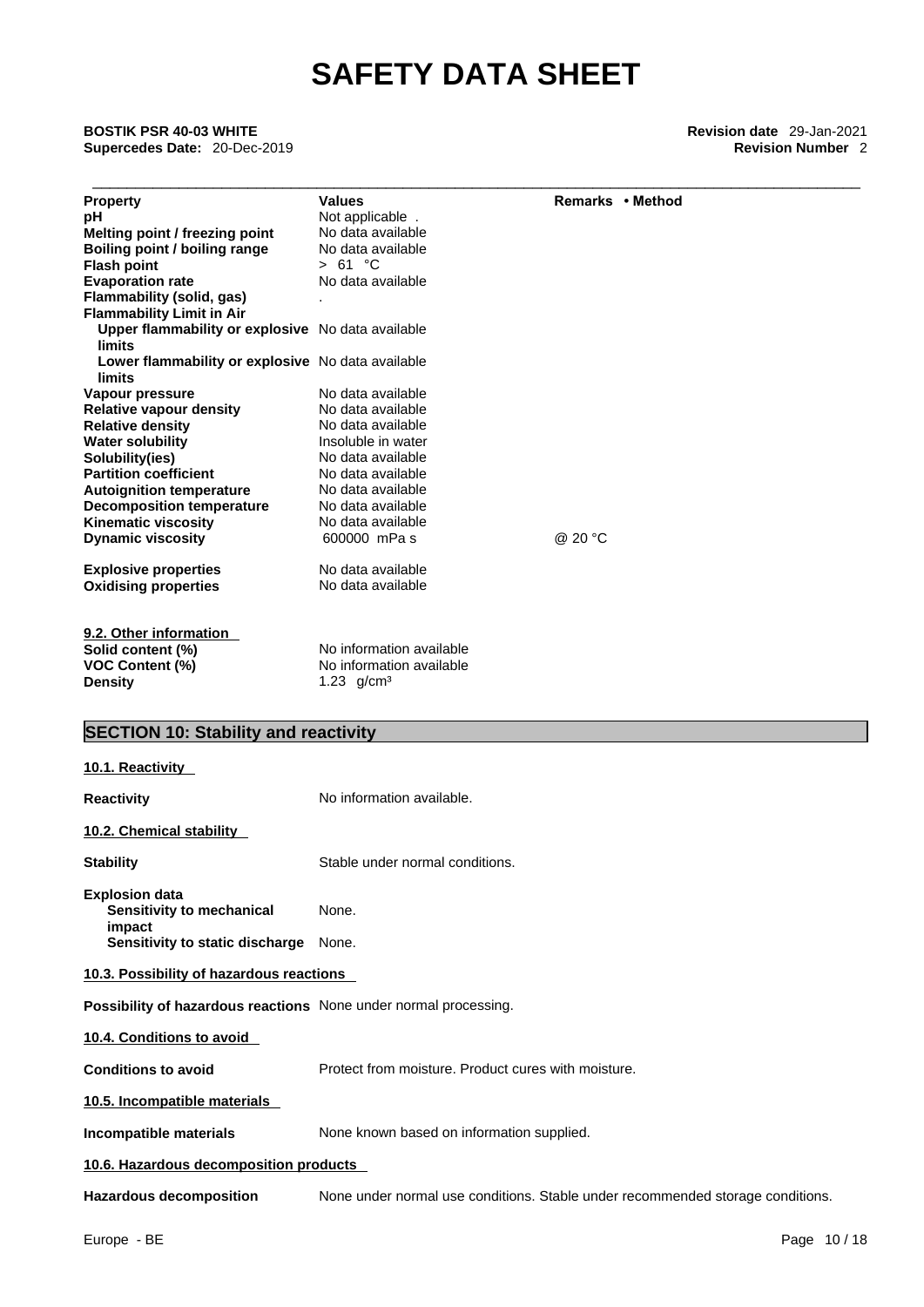**products** 

### **SECTION 11: Toxicological information**

**11.1. Information on toxicological effects**

**Information on likely routes of exposure**

**Product Information** .

| Symptoms related to the physical, chemical and toxicological characteristics |                                                                                                   |  |  |  |
|------------------------------------------------------------------------------|---------------------------------------------------------------------------------------------------|--|--|--|
| Ingestion                                                                    | Based on available data, the classification criteria are not met.                                 |  |  |  |
| <b>Skin contact</b>                                                          | Specific test data for the substance or mixture is not available. Causes mild skin<br>irritation. |  |  |  |
| Eye contact                                                                  | Based on available data, the classification criteria are not met.                                 |  |  |  |
| <b>Inhalation</b>                                                            | Based on available data, the classification criteria are not met.                                 |  |  |  |

**Symptoms Prolonged contact may cause redness and irritation.** 

**Numerical measures of toxicity**

**Acute toxicity** 

**The following values are calculated based on chapter 3.1 of the GHS document ATEmix** (dermal) **ATEmix (inhalation-vapour)** 195.263 mg/l

### **Component Information**

| Chemical name                                                                                                                                         | Oral LD50                                          | Dermal LD50                                                                       | Inhalation LC50                                            |
|-------------------------------------------------------------------------------------------------------------------------------------------------------|----------------------------------------------------|-----------------------------------------------------------------------------------|------------------------------------------------------------|
| Xylene (reaction mass of<br>ethylbenzene and xylene)<br>RR-45541-4                                                                                    | $=3500$ mg/kg (Rattus)                             | >10000 mg/kg (Oryctolagus<br>cuniculus)                                           | $=$ >47635 mg/L (Rattus) 4 h =<br>$>5000$ ppm (Rattus) 4 h |
| Titanium dioxide<br>13463-67-7                                                                                                                        | >10000 mg/kg (Rattus)                              | $LD50 > 10000$ mg/Kg                                                              | $>5$ mg/l                                                  |
| Aromatic Polyisocyanate<br>53317-61-6                                                                                                                 | LD50 >2000 mg/Kg (Rattus)                          |                                                                                   | LC50 > 3.820 mg/L (Rattus) 4h<br>dust/mist                 |
| Ethyl acetate<br>141-78-6                                                                                                                             | $=5620$ mg/kg (Rattus)                             | > 18000 mg/kg (Oryctolagus)<br>cuniculus) $> 20$ mL/kg<br>(Oryctolagus cuniculus) | $LCO$ 29.3 mg/l air                                        |
| Reaction mass of<br>Bis(1,2,2,6,6-pentamethyl-4-pi)<br>peridyl) sebacate and Methyl<br>1,2,2,6,6-pentamethyl-4-piperi<br>dyl sebacate<br>1065336-91-5 | $LD50 = 3230$ mg/Kg (Rat)                          | LD50 > 3170 mg/Kg (Rat)                                                           |                                                            |
| 4,4'-Methylenediphenyl<br>diisocyanate<br>101-68-8                                                                                                    | $=31600$ mg/kg (Rattus)<br>$= 9200$ mg/kg (Rattus) | $LD 50 > 9400$ mg/kg<br>(Oryctolagus cuniculus)<br>OECD 402                       | $=1.5$ mg/L (Rattus) 4 h                                   |
| Toluene diisocyanate<br>26471-62-5                                                                                                                    | $=3060$ mg/kg (Rattus)                             | $= 10000$ mg/kg (Oryctolagus<br>cuniculus)                                        | $=0.107$ mg/L (Rattus) 4 h<br>(Vapour)                     |
| Toluene diisocyanate<br>26471-62-5                                                                                                                    | $=3060$ mg/kg (Rattus)                             | $= 10000$ mg/kg (Oryctolagus<br>cuniculus)                                        | $=0.107$ mg/L (Rattus) 4 h<br>(Vapour)                     |

### **Delayed and immediate effects as well as chronic effects from short and long-term exposure**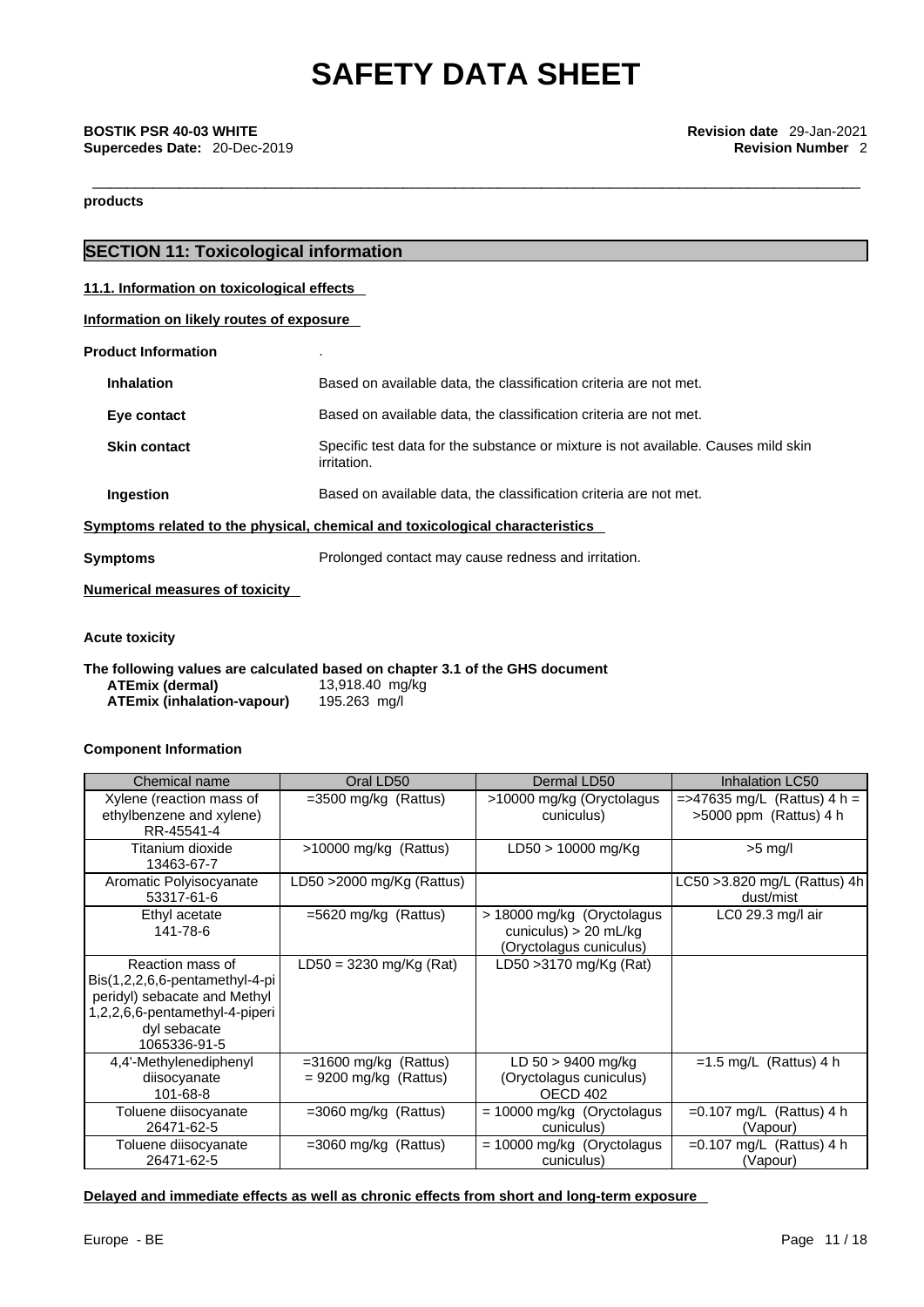**Skin corrosion/irritation** Classification based on data available for ingredients. May cause skin irritation.

| Component Information         |         |                        |                        |                      |                     |
|-------------------------------|---------|------------------------|------------------------|----------------------|---------------------|
| Titanium dioxide (13463-67-7) |         |                        |                        |                      |                     |
| Method                        | Species | <b>IExposure route</b> | <b>IEffective dose</b> | <b>Exposure time</b> | <b>IResults</b>     |
| OECD Test No. 404:            |         |                        |                        |                      | <b>Non-irritant</b> |
| <b>Acute Dermal</b>           |         |                        |                        |                      |                     |
| Irritation/Corrosion          |         |                        |                        |                      |                     |

### **Serious eye damage/eye irritation** Based on available data, the classification criteria are not met.

| Component Information                          |          |                        |                |                      |                 |
|------------------------------------------------|----------|------------------------|----------------|----------------------|-----------------|
| 4.4'-Methylenediphenyl diisocyanate (101-68-8) |          |                        |                |                      |                 |
| Method                                         | ISpecies | <b>IExposure</b> route | Effective dose | <b>Exposure time</b> | <b>IResults</b> |
| <b>IOECD Test No. 405:</b>                     | lRabbit  | lEve                   | 10.1 mL        | 24 hours             | Non-irritant    |
| Acute Eye                                      |          |                        |                |                      |                 |
| <b>Irritation/Corrosion</b>                    |          |                        |                |                      |                 |

### **Respiratory or skin sensitisation** Based on available data, the classification criteria are not met.

| Component Information                          |         |                 |                |  |
|------------------------------------------------|---------|-----------------|----------------|--|
| 4.4'-Methylenediphenyl diisocyanate (101-68-8) |         |                 |                |  |
| Method                                         | Species | IExposure route | <b>Results</b> |  |
| OECD GD 39                                     | lRat    | IInhalation     | Sensitizina    |  |

| Toluene diisocyanate (26471-62-5) |         |                |                    |  |
|-----------------------------------|---------|----------------|--------------------|--|
| Method                            | Species | Exposure route | lResults           |  |
| OECD Test No. 429: Skin           | Mouse   | IDermal        | <b>sensitising</b> |  |
| Sensitisation: Local Lymph Node   |         |                |                    |  |
| Assay                             |         |                |                    |  |

| Toluene diisocyanate (26471-62-5) |              |                |                     |  |
|-----------------------------------|--------------|----------------|---------------------|--|
| Method                            | Species      | Exposure route | IResults            |  |
| <b>OECD Test No. 429: Skin</b>    | <b>Mouse</b> | <b>IDermal</b> | <b>Isensitising</b> |  |
| Sensitisation: Local Lymph Node   |              |                |                     |  |
| Assay                             |              |                |                     |  |

**Germ cell mutagenicity** Based on available data, the classification criteria are not met.

**Carcinogenicity** Based on available data, the classification criteria are not met.

| <b>Chemical name</b>                                  | <b>European Union</b> |
|-------------------------------------------------------|-----------------------|
| Titanium dioxide<br>13463-67-7                        | Carc. 2               |
| 4,4'-Methylenediphenyl diisocyanate<br>$101 - 68 - 8$ | Carc. 2               |
| Toluene diisocyanate<br>26471-62-5                    | Carc. 2               |
| Toluene diisocyanate<br>26471-62-5                    | Carc. 2               |

The table below indicates whether each agency has listed any ingredient as a carcinogen.

### Component Information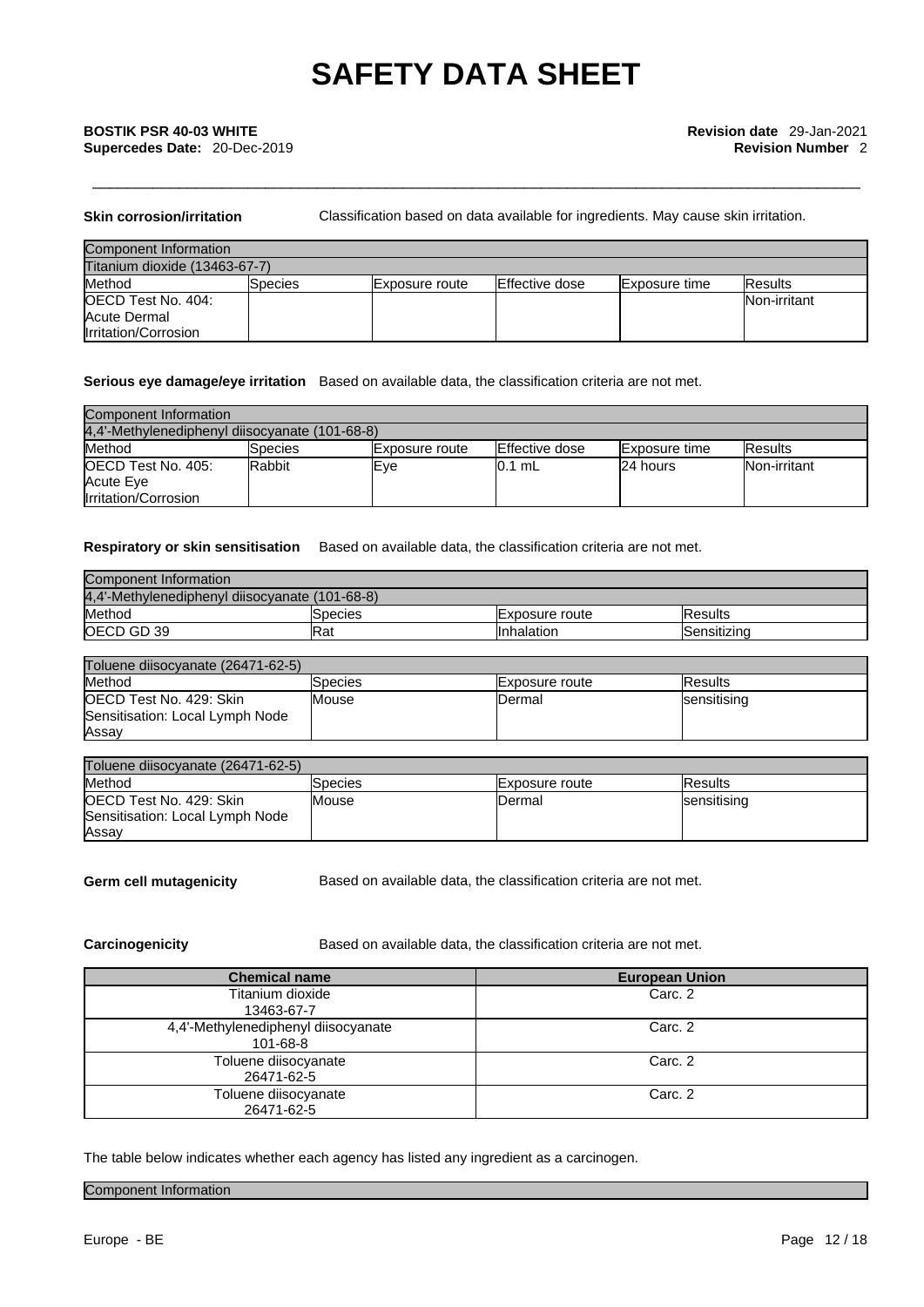|     |                                                | Species                                                           | <b>Results</b>                     |
|-----|------------------------------------------------|-------------------------------------------------------------------|------------------------------------|
| Rat |                                                |                                                                   | Not Carcinogenic                   |
|     |                                                |                                                                   |                                    |
|     | 4,4'-Methylenediphenyl diisocyanate (101-68-8) |                                                                   |                                    |
|     |                                                | Species                                                           | Results                            |
| Rat | OECD Test No. 453: Combined Chronic            |                                                                   | Limited evidence of a carcinogenic |
|     |                                                |                                                                   | leffect                            |
|     |                                                | Based on available data, the classification criteria are not met. |                                    |
|     |                                                | Based on available data, the classification criteria are not met. |                                    |
|     |                                                | Based on available data, the classification criteria are not met. |                                    |
|     |                                                | Based on available data, the classification criteria are not met. |                                    |

### **SECTION 12: Ecological information**

### **12.1. Toxicity**

### **Ecotoxicity** .

| Chemical name                                                                                                                                              | Algae/aguatic                                                           | Fish                                                                                                                                                                     | Toxicity to                                                                                                                | Crustacea                                          | M-Factor | M-Factor    |
|------------------------------------------------------------------------------------------------------------------------------------------------------------|-------------------------------------------------------------------------|--------------------------------------------------------------------------------------------------------------------------------------------------------------------------|----------------------------------------------------------------------------------------------------------------------------|----------------------------------------------------|----------|-------------|
|                                                                                                                                                            | plants                                                                  |                                                                                                                                                                          | microorganisms                                                                                                             |                                                    |          | (long-term) |
| Xylene (reaction mass<br>of ethylbenzene and<br>xylene)<br>RR-45541-4<br>Titanium dioxide                                                                  | EC50 (72hr) 2.2<br>mg/l<br>(Selenastrum<br>capricornutum)<br>LC50 (96h) | LC50(96h) 2.6<br>mg/l<br>(Oncorhynchus<br>mykiss-OECD<br>203)                                                                                                            | $EC50 = 0.0084$<br>$mq/L$ 24 h                                                                                             | LC50(24h) 1<br>mg/I (Daphnia<br>magna-OECD<br>202) |          |             |
| 13463-67-7                                                                                                                                                 | >10000 mg/l<br>(Cyprinodon<br>variegatus)<br>OECD <sub>203</sub>        |                                                                                                                                                                          |                                                                                                                            |                                                    |          |             |
| Ethyl acetate<br>141-78-6                                                                                                                                  | EC50:<br>$=3300$ mg/L<br>(48h,<br>Desmodesmus<br>subspicatus)           | LC50:<br>=484mg/L (96h,<br>Oncorhynchus<br>mykiss) LC50:<br>352 - 500mg/L<br>(96h,<br>Oncorhynchus<br>mykiss) LC50:<br>220 - 250mg/L<br>(96h,<br>Pimephales<br>promelas) | $EC50 = 1180$<br>$mg/L$ 5 min<br>$EC50 = 1500$<br>mg/L 15 min<br>$EC50 = 5870$<br>mg/L 15 min<br>$EC50 = 7400$<br>mg/L 2 h | EC50:<br>=560mg/L (48h,<br>Daphnia magna)          |          |             |
| Reaction mass of<br>$Bis(1,2,2,6,6$ -pentamet<br>hyl-4-piperidyl)<br>sebacate and Methyl<br>1,2,2,6,6-pentamethyl-<br>4-piperidyl sebacate<br>1065336-91-5 |                                                                         | LC50 (96h) = 0.9<br>mg/L                                                                                                                                                 |                                                                                                                            |                                                    |          |             |
| 4,4'-Methylenediphenyl<br>diisocyanate<br>101-68-8                                                                                                         | ErC50 (72h)<br>>1640 mg/L<br>Algae                                      | >1000 mg/l<br>(Danio rerio)                                                                                                                                              |                                                                                                                            | EC50 (24H)<br>>1000 mg/L<br>Daphnia magna          |          |             |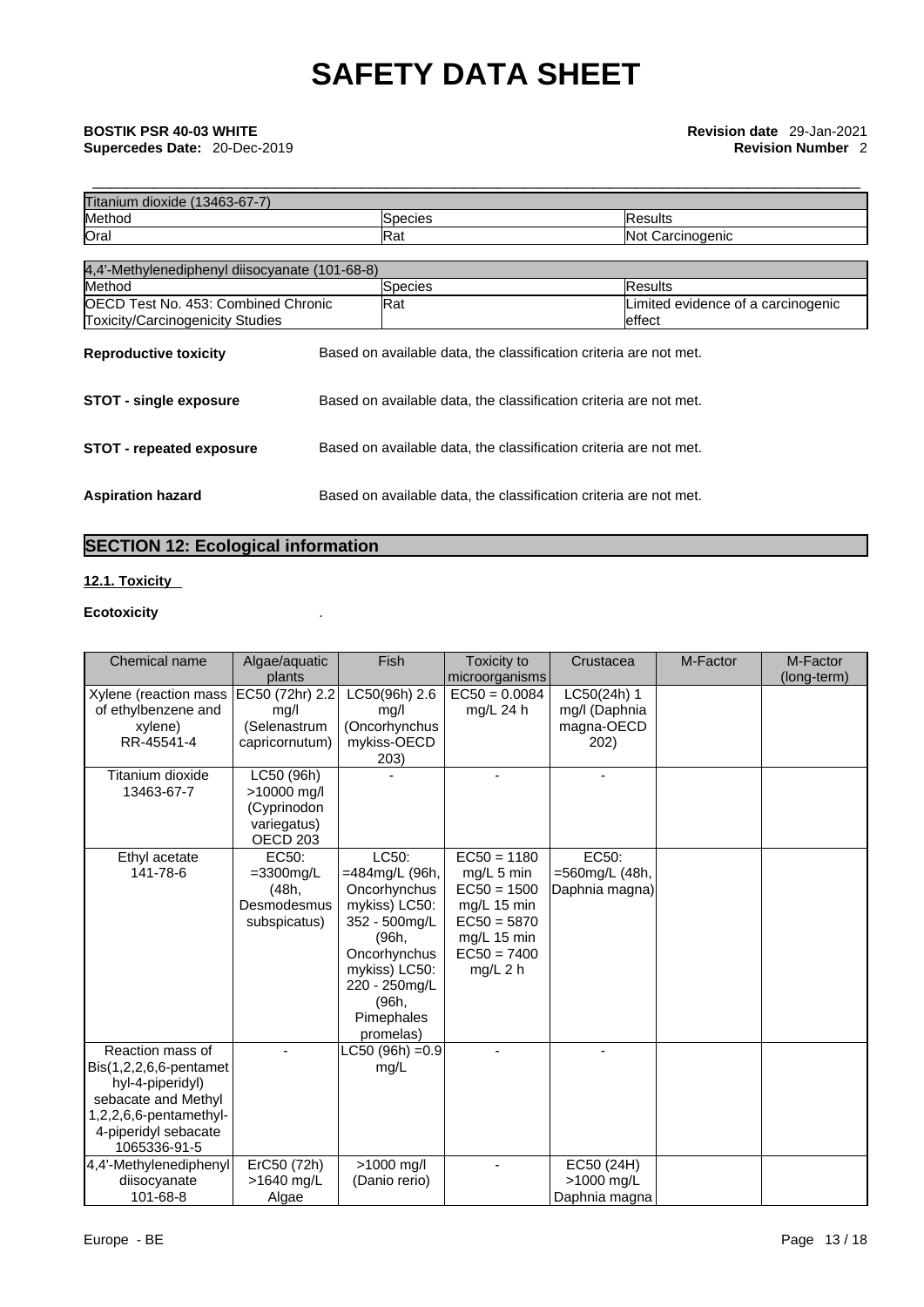# \_\_\_\_\_\_\_\_\_\_\_\_\_\_\_\_\_\_\_\_\_\_\_\_\_\_\_\_\_\_\_\_\_\_\_\_\_\_\_\_\_\_\_\_\_\_\_\_\_\_\_\_\_\_\_\_\_\_\_\_\_\_\_\_\_\_\_\_\_\_\_\_\_\_\_\_\_\_\_\_\_\_\_\_\_\_\_\_\_ **BOSTIK PSR 40-03 WHITE Revision date** 29-Jan-2021

| (scenedesmus                     |  |  |
|----------------------------------|--|--|
| subspicatus)                     |  |  |
| ′∩Fı<br>0.04<br>IULU <i>U</i> ZU |  |  |

### **12.2. Persistence and degradability**

### **Persistence and degradability** No information available.

| <b>Component Information</b>                  |                      |                |                  |  |
|-----------------------------------------------|----------------------|----------------|------------------|--|
| Aromatic Polyisocyanate (53317-61-6)          |                      |                |                  |  |
| <b>Method</b>                                 | <b>Exposure time</b> | Value          | <b>Results</b>   |  |
| OECD Test No. 301F: Ready                     |                      | biodegradation | 34 % Not readily |  |
| Biodegradability: Manometric<br>biodegradable |                      |                |                  |  |
| <b>Respirometry Test (TG 301 F)</b>           |                      |                |                  |  |

| 4,4'-Methylenediphenyl diisocyanate (101-68-8) |                      |                   |                           |
|------------------------------------------------|----------------------|-------------------|---------------------------|
| <b>Method</b>                                  | <b>Exposure time</b> | Value             | lResults                  |
| OECD Test No. 302C: Inherent                   | 28 davs              | 0% biodegradation | Not readily biodegradable |
| Biodegradability: Modified MITI Test           |                      |                   |                           |
| (II)                                           |                      |                   |                           |

### **12.3. Bioaccumulative potential**

**Bioaccumulation** There is no data for this product.

### **Component Information**

| Chemical name                                                      | <b>Partition coefficient</b> | Bioconcentration factor (BCF) |
|--------------------------------------------------------------------|------------------------------|-------------------------------|
| Xylene (reaction mass of ethylbenzene<br>and xylene)<br>RR-45541-4 | 3.15                         | 25.9                          |
| Ethyl acetate<br>141-78-6                                          | 0.6                          | 30                            |
| 4,4'-Methylenediphenyl diisocyanate<br>$101 - 68 - 8$              | 4.51                         | 200                           |
| Toluene diisocyanate<br>26471-62-5                                 |                              | 5                             |
| Toluene diisocyanate<br>26471-62-5                                 |                              | 5                             |

### **12.4. Mobility in soil**

**Mobility in soil** No information available.

### **12.5. Results of PBT and vPvB assessment**

### **PBT and vPvB assessment** .

| Chemical name                                                                                                                             | PBT and vPvB assessment                                          |
|-------------------------------------------------------------------------------------------------------------------------------------------|------------------------------------------------------------------|
| Xylene (reaction mass of ethylbenzene and xylene)<br>RR-45541-4                                                                           | The substance is not PBT / vPvB                                  |
| Titanium dioxide<br>13463-67-7                                                                                                            | The substance is not PBT / vPvB<br>PBT assessment does not apply |
| Ethyl acetate<br>141-78-6                                                                                                                 | The substance is not PBT / vPvB<br>PBT assessment does not apply |
| Reaction mass of Bis(1,2,2,6,6-pentamethyl-4-piperidyl) sebacate<br>and Methyl 1,2,2,6,6-pentamethyl-4-piperidyl sebacate<br>1065336-91-5 | The substance is not PBT / vPvB                                  |
| 4,4'-Methylenediphenyl diisocyanate<br>101-68-8                                                                                           | The substance is not PBT / vPvB                                  |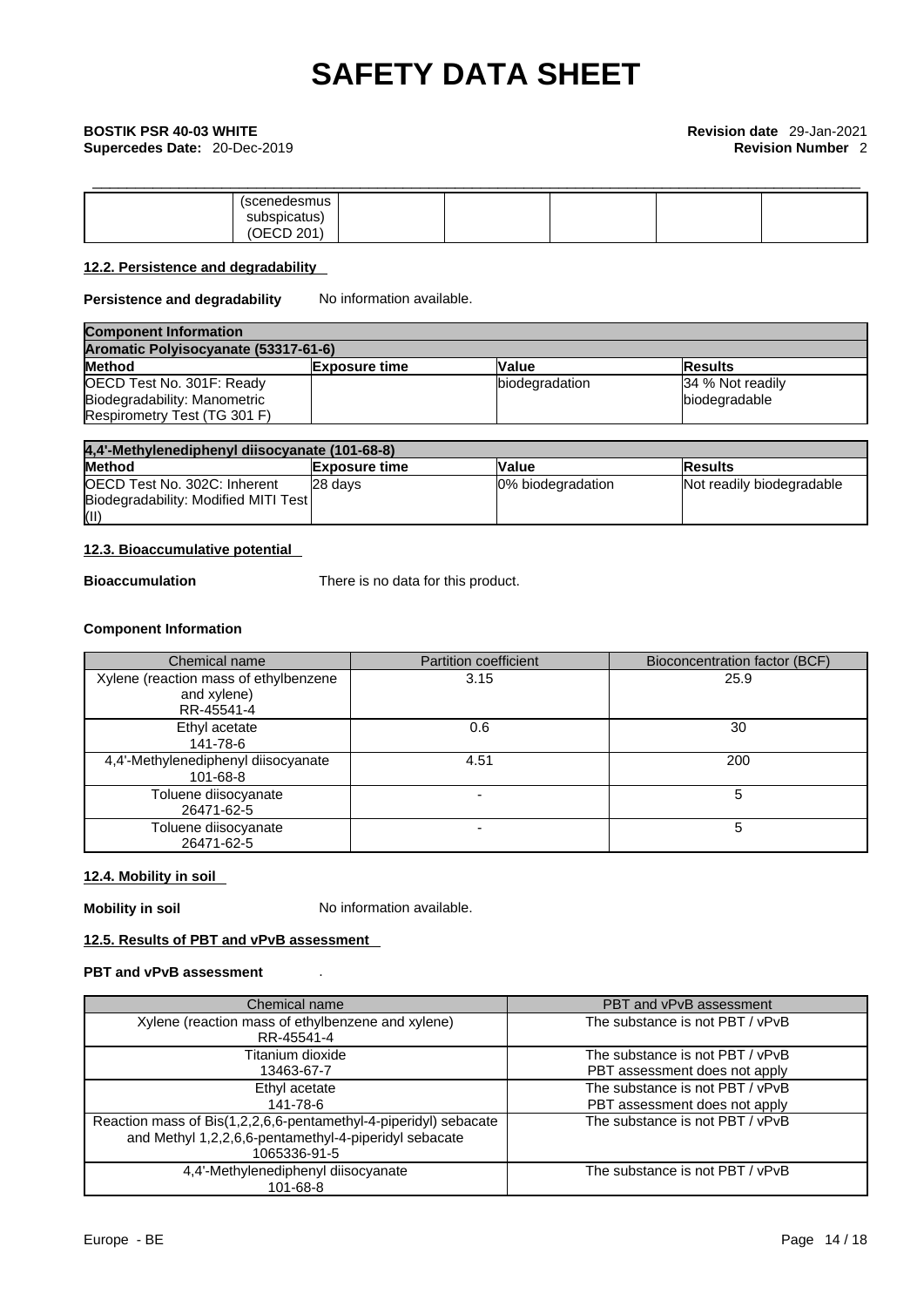**Supercedes Date:** 20-Dec-2019 **Revision Number** 2

| Toluene diisocyanate<br>26471-62-5 | The substance is not PBT / vPvB |
|------------------------------------|---------------------------------|
| Toluene diisocyanate<br>26471-62-5 | The substance is not PBT / vPvB |

### **12.6. Other adverse effects**

**Other adverse effects** No information available.

### **SECTION 13: Disposal considerations**

### **13.1. Waste treatment methods**

| Waste from residues/unused<br>products | Dispose of contents/container in accordance with local, regional, national, and<br>international regulations as applicable. |
|----------------------------------------|-----------------------------------------------------------------------------------------------------------------------------|
| Contaminated packaging                 | Do not reuse empty containers. Handle contaminated packages in the same way as the<br>product itself.                       |
| <b>European Waste Cataloque</b>        | 08 04 10 waste adhesives and sealants other than those mentioned in 08 04 09                                                |
| <b>Other information</b>               | Waste codes should be assigned by the user based on the application for which the<br>product was used.                      |

### **SECTION 14: Transport information**

|             | Land transport (ADR/RID)        |                                                                         |                |
|-------------|---------------------------------|-------------------------------------------------------------------------|----------------|
|             | 14.1 UN number or ID number     | Not regulated                                                           |                |
|             | 14.2 Proper Shipping Name       | Not regulated                                                           |                |
|             | 14.3 Transport hazard class(es) | Not regulated                                                           |                |
|             | 14.4 Packing group              | Not regulated                                                           |                |
|             | 14.5 Environmental hazards      | Not applicable                                                          |                |
|             | <b>14.6 Special Provisions</b>  | None                                                                    |                |
| <b>IMDG</b> |                                 |                                                                         |                |
|             | 14.1 UN number or ID number     | Not regulated                                                           |                |
|             | 14.2 Proper Shipping Name       | Not regulated                                                           |                |
|             | 14.3 Transport hazard class(es) | Not regulated                                                           |                |
|             | 14.4 Packing group              | Not regulated                                                           |                |
|             | 14.5 Marine pollutant           | ΝP                                                                      |                |
|             | <b>14.6 Special Provisions</b>  | None                                                                    |                |
|             |                                 | 14.7 Transport in bulk according to Annex II of MARPOL and the IBC Code | Not applicable |
|             |                                 |                                                                         |                |
|             |                                 |                                                                         |                |

| Air transport (ICAO-TI / IATA-DGR) |                |  |  |
|------------------------------------|----------------|--|--|
| 14.1 UN number or ID number        | Not regulated  |  |  |
| 14.2 Proper Shipping Name          | Not regulated  |  |  |
| 14.3 Transport hazard class(es)    | Not regulated  |  |  |
| 14.4 Packing group                 | Not regulated  |  |  |
| <b>14.5 Environmental hazards</b>  | Not applicable |  |  |
| <b>14.6 Special Provisions</b>     | None           |  |  |

### **Section 15: REGULATORY INFORMATION**

**15.1. Safety, health and environmental regulations/legislation specific for the substance or mixture**

### **European Union**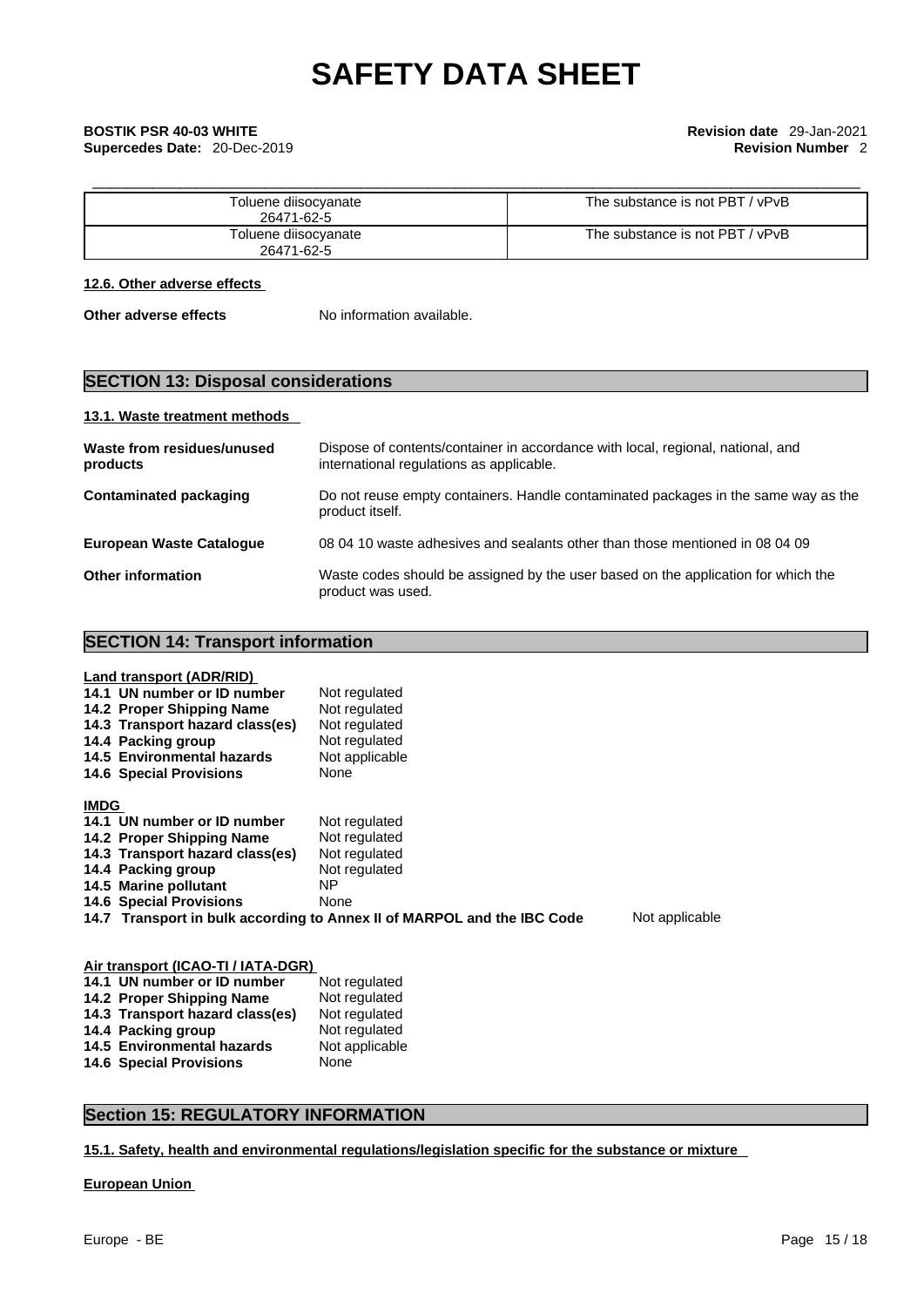## **Supercedes Date:** 20-Dec-2019 **Revision Number** 2

Take note of Directive 98/24/EC on the protection of the health and safety of workers from the risks related to chemical agents at work

Check whether measures in accordance with Directive 94/33/EC for the protection of young people at work must be taken.

Take note of Directive 92/85/EC on the protection of pregnant and breastfeeding women at work

### **Registration, Evaluation, Authorization, and Restriction of Chemicals (REACh) Regulation (EC 1907/2006)**

### **SVHC: Substances of Very High Concern for Authorisation:**

This product does not contain candidate substances of very high concern at a concentration >=0.1% (Regulation (EC) No. 1907/2006 (REACH), Article 59)

### **EU-REACH (1907/2006) - Annex XVII - Substances subject to Restriction**

This product does not contain substances subject to restriction (Regulation (EC) No. 1907/2006 (REACH), Annex XVII).

### **Substance subject to authorisation per REACH Annex XIV**

This product does not contain substances subject to authorisation (Regulation (EC) No. 1907/2006 (REACH), Annex XIV)

**Ozone-depleting substances (ODS) regulation (EC) 1005/2009** Not applicable

### **Persistent Organic Pollutants**

Not applicable

### **National regulations**

**France** 

### **Occupational Illnesses (R-463-3, France)**

| <b>Chemical name</b>                              | <b>French RG number</b> |
|---------------------------------------------------|-------------------------|
| Xylene (reaction mass of ethylbenzene and xylene) | RG 4bis, RG 84          |
| RR-45541-4                                        |                         |
| Ethyl acetate                                     | <b>RG 84</b>            |
| 141-78-6                                          |                         |
| 4,4'-Methylenediphenyl diisocyanate               | <b>RG 62</b>            |
| 101-68-8                                          |                         |
| Toluene diisocyanate                              | <b>RG 62</b>            |
| 26471-62-5                                        |                         |
| Toluene diisocyanate                              | <b>RG 62</b>            |
| 26471-62-5                                        |                         |

### **Germany**

**Ordinance on Industrial Safety and Health - Germany - BetrSichV** No flammable liquids in accordance with BetrSichV

**Water hazard class (WGK)** obviously hazardous to water (WGK 2)

### **Netherlands**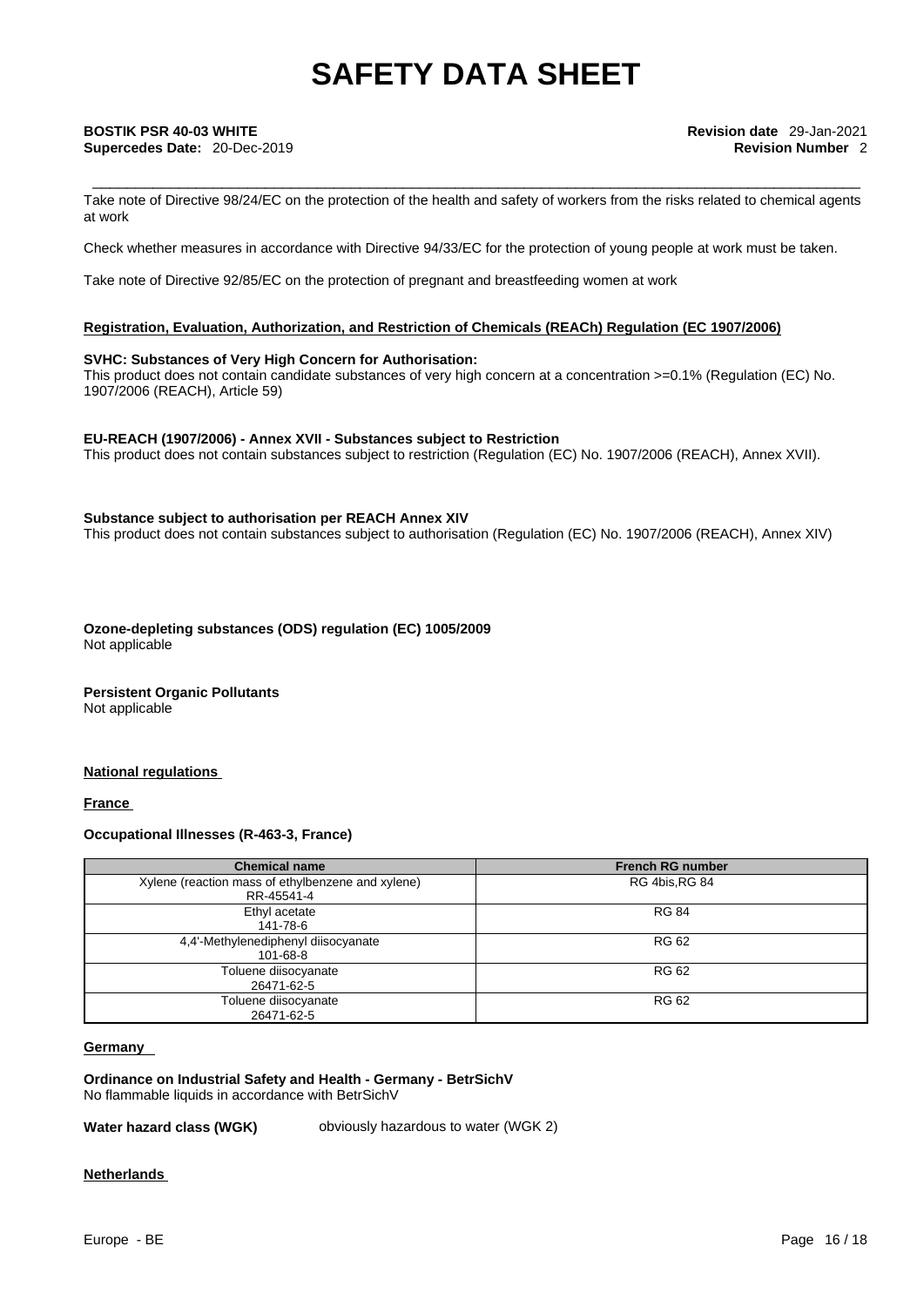**List of Carcinogenic, mutagenic and reproductive toxin substances in accordance with Inspectorate SZW (Netherlands)**

| <b>Chemical name</b>                              | <b>Netherlands</b>       |
|---------------------------------------------------|--------------------------|
| Xylene (reaction mass of ethylbenzene and xylene) | Development (Category 2) |
| RR-45541-4                                        |                          |

### **Denmark**

**Norway** 

### **15.2. Chemical safety assessment**

Chemical Safety Assessments have been carried out by the Reach registrants for substances registered at >10 tpa. No Chemical Safety Assessment has been carried out for this mixture.

### **SECTION 16: Other information**

### **Key or legend to abbreviations and acronyms used in the safety data sheet**

### **Full text of H-Statements referred to under section 3**

- EUH066 Repeated exposure may cause skin dryness or cracking
- H225 Highly flammable liquid and vapour
- H226 Flammable liquid and vapour
- H304 May be fatal if swallowed and enters airways
- H312 Harmful in contact with skin
- H315 Causes skin irritation
- H317 May cause an allergic skin reaction
- H319 Causes serious eye irritation
- H330 Fatal if inhaled
- H332 Harmful if inhaled
- H334 May cause allergy or asthma symptoms or breathing difficulties if inhaled
- H335 May cause respiratory irritation
- H336 May cause drowsiness or dizziness
- H351 Suspected of causing cancer H373 - May cause damage to organs through prolonged or repeated exposure
- H400 Very toxic to aquatic life
- H410 Very toxic to aquatic life with long lasting effects
- H412 Harmful to aquatic life with long lasting effects

### **Legend**

| <b>TWA</b>  | TWA (time-weighted average)                               |
|-------------|-----------------------------------------------------------|
| <b>STEL</b> | STEL (Short Term Exposure Limit)                          |
| Ceiling     | Ceiling Limit Value                                       |
| $\star$     | Skin designation                                          |
| <b>SVHC</b> | Substance(s) of Very High Concern                         |
| <b>PBT</b>  | Persistent, Bioaccumulative, and Toxic (PBT) Chemicals    |
| vPvB        | Very Persistent and very Bioaccumulative (vPvB) Chemicals |
| STOT RE     | Specific target organ toxicity - Repeated exposure        |
| STOT SE     | Specific target organ toxicity - Single exposure          |
| EWC         | European Waste Catalogue                                  |

### **Key literature references and sources for data** No information available

| <b>Prepared By</b>    | <b>Product Safety &amp; Regulatory Affairs</b> |
|-----------------------|------------------------------------------------|
| <b>Revision date</b>  | 29-Jan-2021                                    |
| Indication of changes |                                                |
| <b>Revision note</b>  | SDS sections updated, 2, 3, 9.                 |